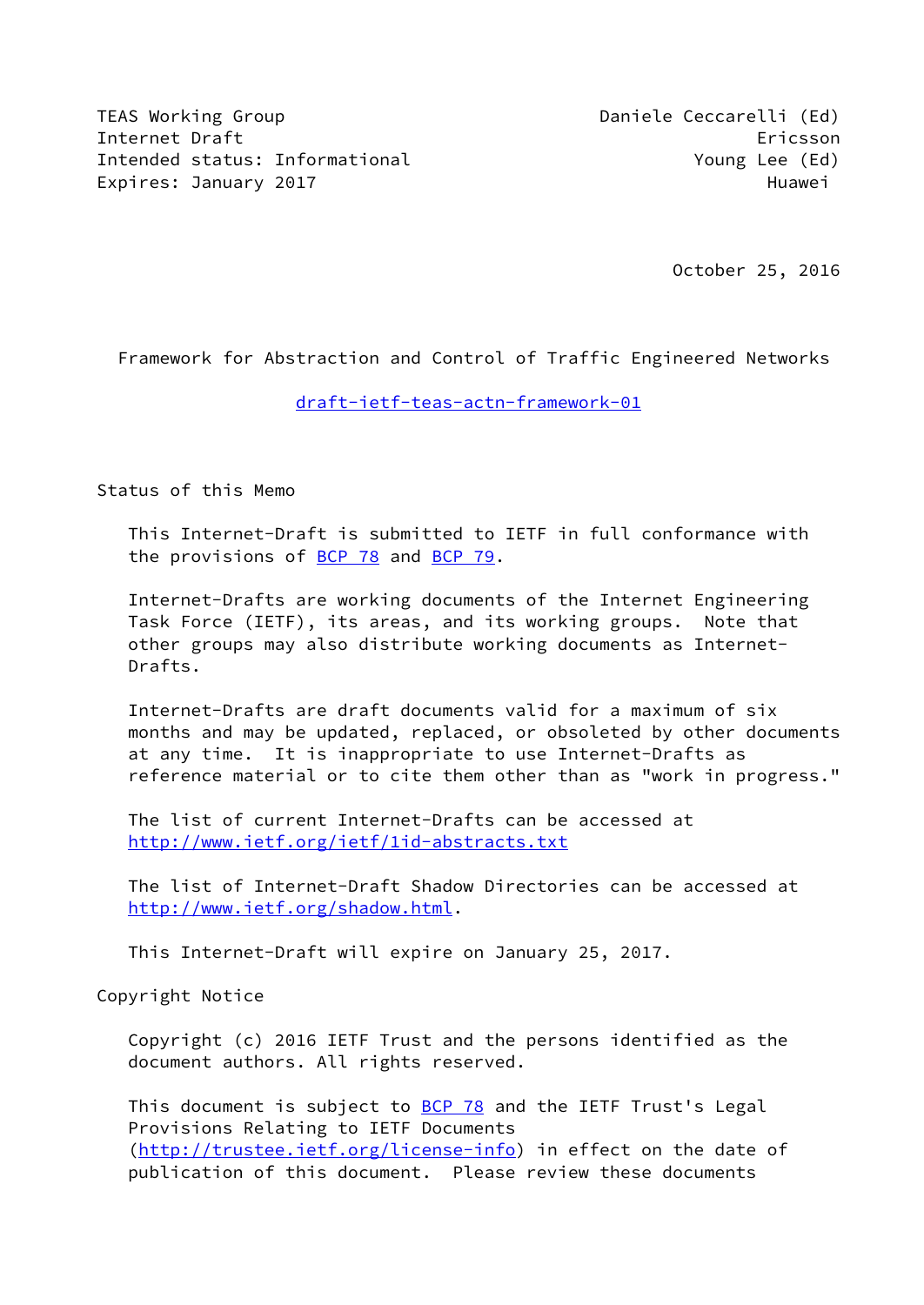Internet-Draft ACTN Framework October 2016

 carefully, as they describe your rights and restrictions with respect to this document. Code Components extracted from this document must include Simplified BSD License text as described in Section 4.e of the [Trust Legal Provisions](https://trustee.ietf.org/license-info) and are provided without warranty as described in the Simplified BSD License.

#### Abstract

 Traffic Engineered networks have a variety of mechanisms to facilitate the separation of the data plane and control plane. They also have a range of management and provisioning protocols to configure and activate network resources. These mechanisms represent key technologies for enabling flexible and dynamic networking.

 Abstraction of network resources is a technique that can be applied to a single network domain or across multiple domains to create a single virtualized network that is under the control of a network operator or the customer of the operator that actually owns the network resources.

 This draft provides a framework for Abstraction and Control of Traffic Engineered Networks (ACTN).

Table of Contents

| 3.2. Multi Domain Service Coordinator15              |  |
|------------------------------------------------------|--|
| 3.3. Physical Network Controller16                   |  |
|                                                      |  |
|                                                      |  |
| 5. Access Points and Virtual Network Access Points20 |  |
|                                                      |  |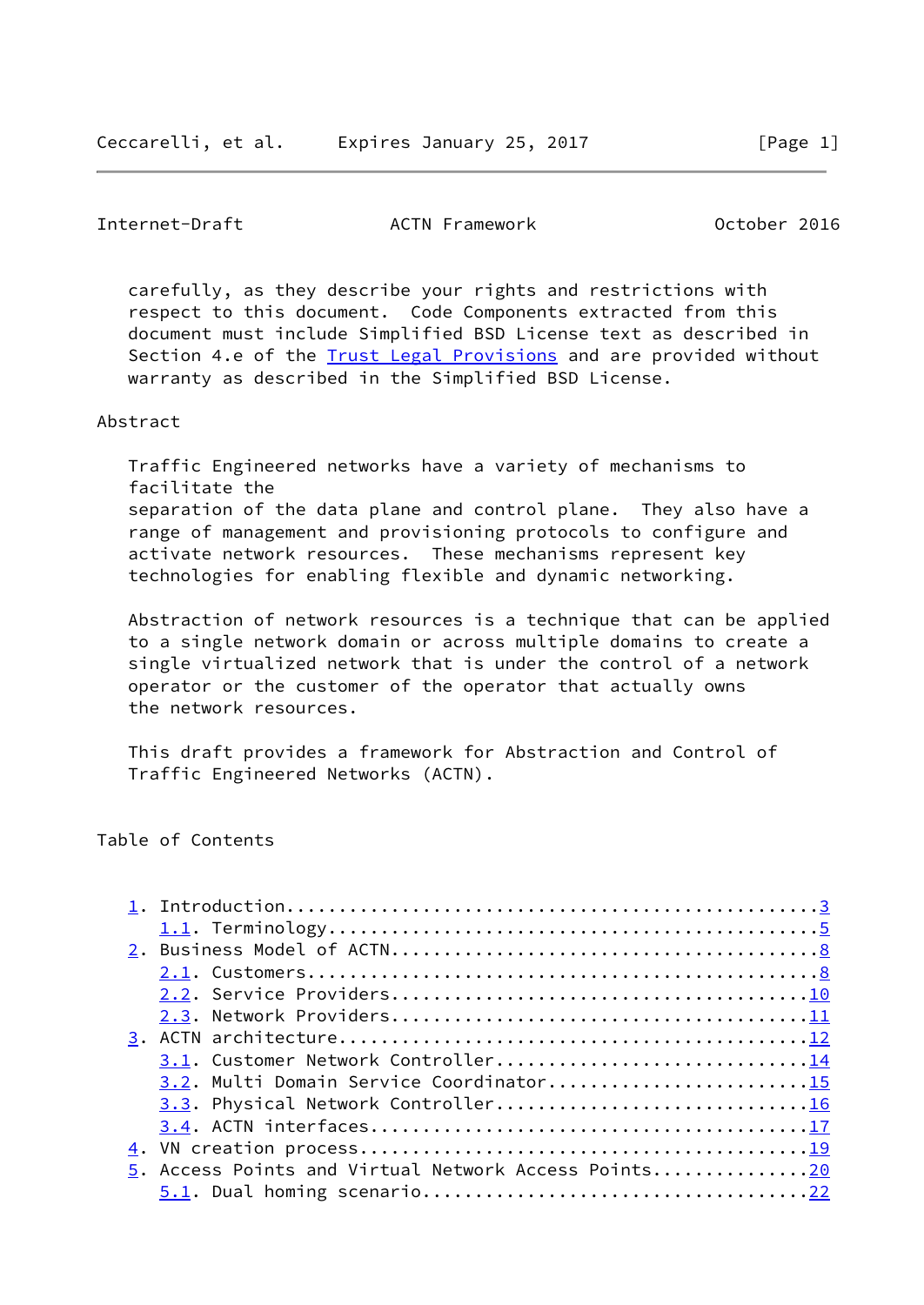| 6.2. Preplanned end point migration24 |  |
|---------------------------------------|--|
|                                       |  |

| Ceccarelli, et al. |  | Expires January 25, 2017 |  | [Page 2] |  |
|--------------------|--|--------------------------|--|----------|--|
|                    |  |                          |  |          |  |

<span id="page-2-1"></span>Internet-Draft ACTN Framework October 2016

## <span id="page-2-0"></span>[1](#page-2-0). Introduction

 Traffic Engineered networks have a variety of mechanisms to facilitate separation of data plane and control plane including distributed signaling for path setup and protection, centralized path computation for planning and traffic engineering, and a range of management and provisioning protocols to configure and activate network resources. These mechanisms represent key technologies for enabling flexible and dynamic networking.

 The term Traffic Engineered Network in this draft refers to any connection-oriented network that has the ability of dynamic provisioning, abstracting and orchestrating network resource to the network's clients. Some examples of networks that are in scope of this definition are optical networks, MPLS Transport Profile (MPLS- TP), MPLS Traffic Engineering (MPLS-TE), and other emerging technologies with connection-oriented behavior.

 One of the main drivers for Software Defined Networking (SDN) is a decoupling of the network control plane from the data plane. This separation of the control plane from the data plane has been already achieved with the development of MPLS/GMPLS [\[GMPLS](#page-27-0)] and PCE [\[PCE](#page-26-3)] for TE-based transport networks. One of the advantages of SDN is its logically centralized control regime that allows a global view of the underlying network under its control. Centralized control in SDN helps improve network resources utilization compared with distributed network control. For TE-based transport network control, PCE is essentially equivalent to a logically centralized control for path computation function.

Two key aspects that need to be solved by SDN are: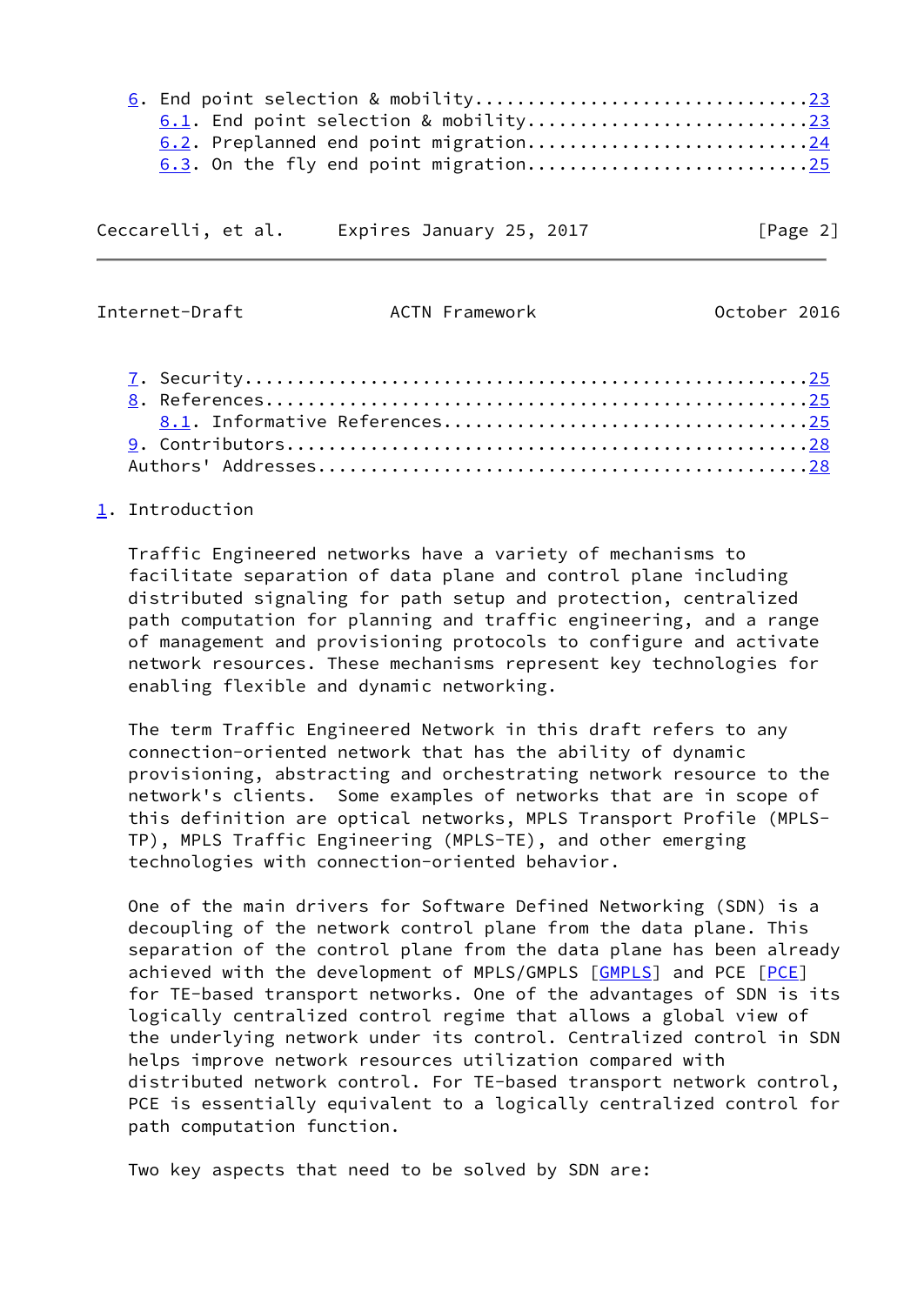- . Network and service abstraction: Detach the network and service control from underlying technology and help customer express the network as desired by business needs.
- . Coordination of resources across multiple domains and multiple layers to provide end-to-end services regardless of whether the domains use SDN or not.

Ceccarelli, et al. Expires January 25, 2017 [Page 3]

Internet-Draft ACTN Framework October 2016

 As networks evolve, the need to provide resource and service abstraction has emerged as a key requirement for operators; this implies in effect the virtualization of network resources so that the network is "sliced" for different tenants shown as a dedicated portion of the network resources

 Particular attention needs to be paid to the multi-domain case, where Abstraction and Control of Traffic Engineered Networks (ACTN) can facilitate virtual network operation via the creation of a single virtualized network or a seamless service. This supports operators in viewing and controlling different domains (at any dimension: applied technology, administrative zones, or vendor-specific technology islands) as a single virtualized network.

 Network virtualization refers to allowing the customers of network operators (see  $Section 2.1$ ) to utilize a certain amount of network resources as if they own them and thus control their allocated resources with higher layer or application processes that enables the resources to be used in the most optimal way. More flexible, dynamic customer control capabilities are added to the traditional VPN along with a customer specific virtual network view. Customers control a view of virtual network resources, specifically allocated to each one of them. This view is called an abstracted network topology. Such a view may be specific to a specific service, the set of consumed resources or to a particular customer. Customer controller of the virtual network is envisioned to support a plethora of distinct applications. This means that there may be a further level of virtualization that provides a view of resources in the customer's virtual network for use by an individual application.

 The framework described in this draft is named Abstraction and Control of Traffic Engineered Network (ACTN) and facilitates: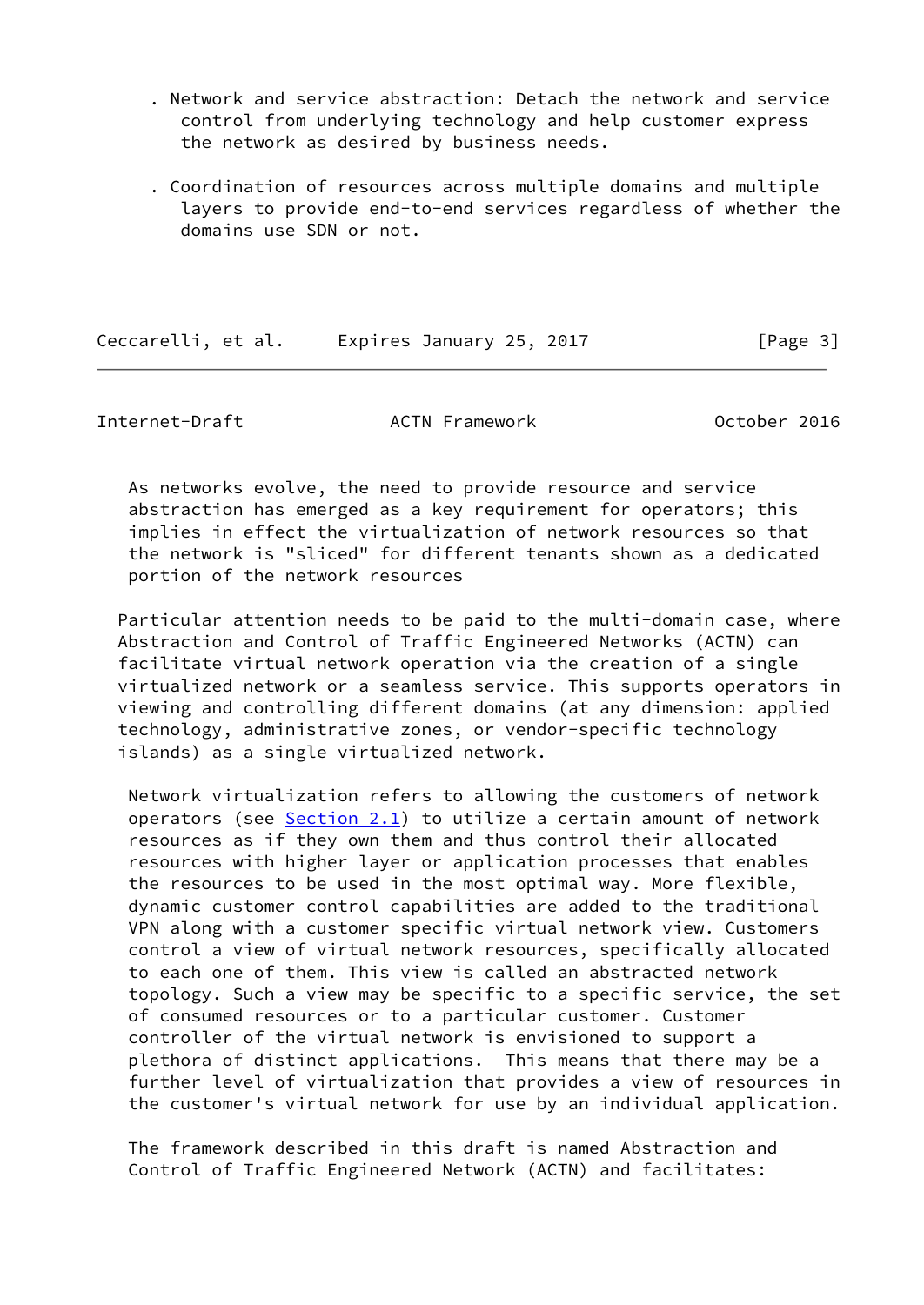- Abstraction of the underlying network resources to higher-layer applications and customers [\[TE-INFO](#page-27-1)].
- Virtualization of particular underlying resources, whose selection criterion is the allocation of those resources to a particular customer, application or service. [ONF-ARCH]
- Slicing infrastructure to connect multiple customers to meet specific customer's service requirements.
- Creation of a virtualized environment allowing operators to view and control multi-domain networks into a single virtualized network;

| Ceccarelli, et al. | Expires January 25, 2017 | [Page 4] |
|--------------------|--------------------------|----------|
|--------------------|--------------------------|----------|

<span id="page-4-1"></span>

Internet-Draft **ACTN Framework** October 2016

- Possibility of providing a customer with virtualized network or services (totally hiding the network).
- A virtualization/mapping network function that adapts customer requests to the virtual resources (allocated to them) to the supporting physical network control and performs the necessary mapping, translation, isolation and security/policy enforcement, etc.; This function is often referred to as orchestration.
- The presentation of the networks as a virtualized topology to the customers via open and programmable interfaces. This allows for the recursion of controllers in a customer-provider relationship.

# <span id="page-4-0"></span>[1.1](#page-4-0). Terminology

 The following terms are used in this document. Some of them are newly defined, some others reference existing definition:

 - Node: A node is a topological entity describing the "opaque" forwarding aspect of the topological component which represents the opportunity to enable forwarding between points at the edge of the node. It provides the context for instructing the formation, adjustment and removal of the forwarding. A node, in a VN network, can be represented by single physical entity or by a group of nodes moving from physical to virtual network.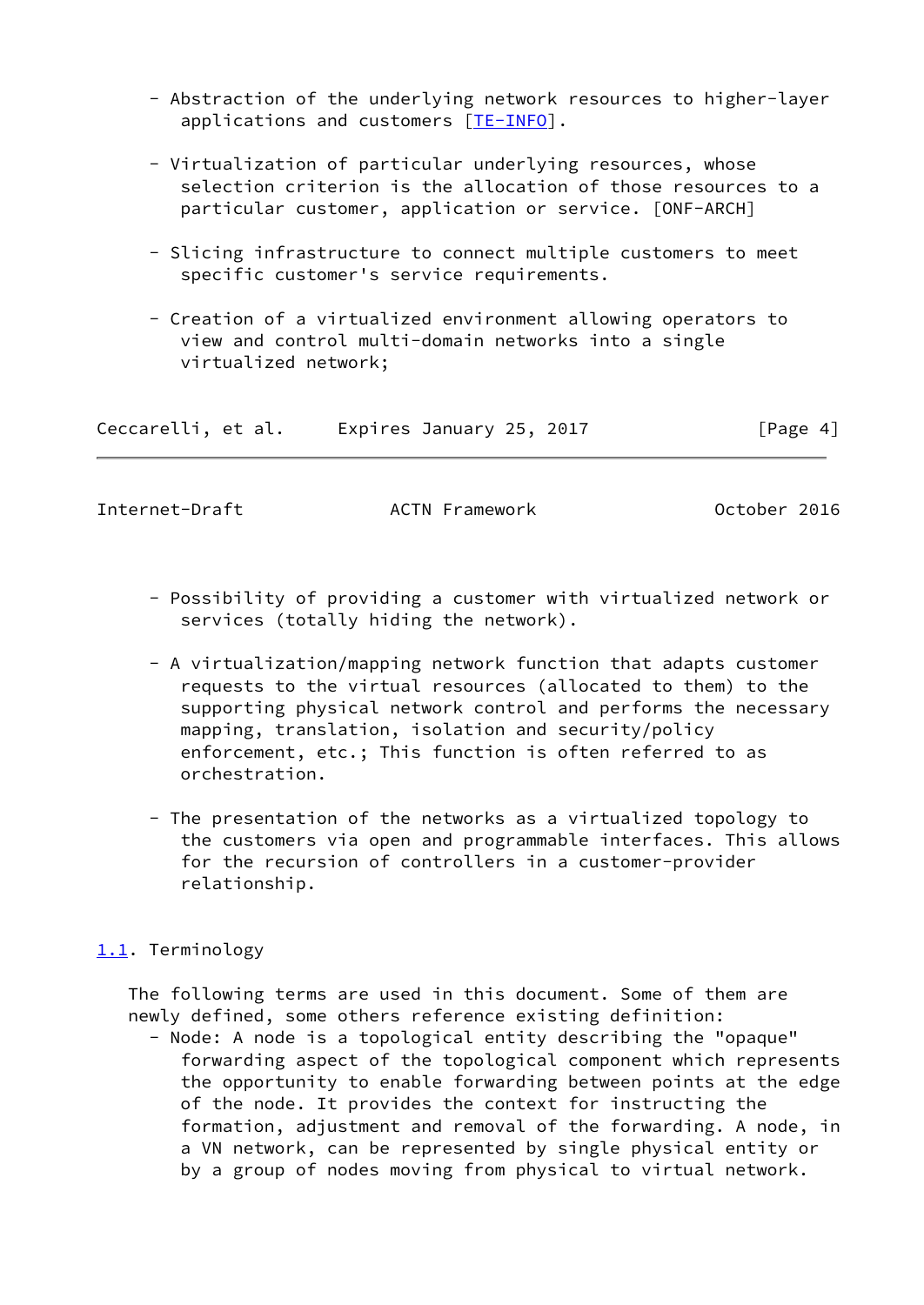- Link: A link is a topological entity describing the effective adjacency between two or more forwarding entities, such as two or more nodes. In its basic form (i.e., point-to-point Link) it associates an edge point of a node with an equivalent edge point on another node. Links in virtual network is in fact connectivity, realized by bandwidth engineering between any two nodes meeting certain criteria, for example, redundancy, protection, latency, not tied to any technology specific characteristics like timeslots or wavelengths. The link can be dynamic, realized by a service in underlay, or static.
- PNC domain: A PNC domain includes all the resources under the control of a single PNC. It can be composed by different routing domains, administrative domains and different layers. The interconnection between PNC domains can be a link or a node.

| Ceccarelli, et al. |  | Expires January 25, 2017 |  | [Page 5] |  |
|--------------------|--|--------------------------|--|----------|--|
|                    |  |                          |  |          |  |

Internet-Draft ACTN Framework October 2016



Figure 1 : PNC domain borders

 - A Virtual Network is a client view (typically a network slice) of the transport network. It is presented by the provider as a set of physical and/or abstracted resources. Depending on the agreement between client and provider various VN operations and VN views are possible.

(1)

static negotiation between customer and provider. In other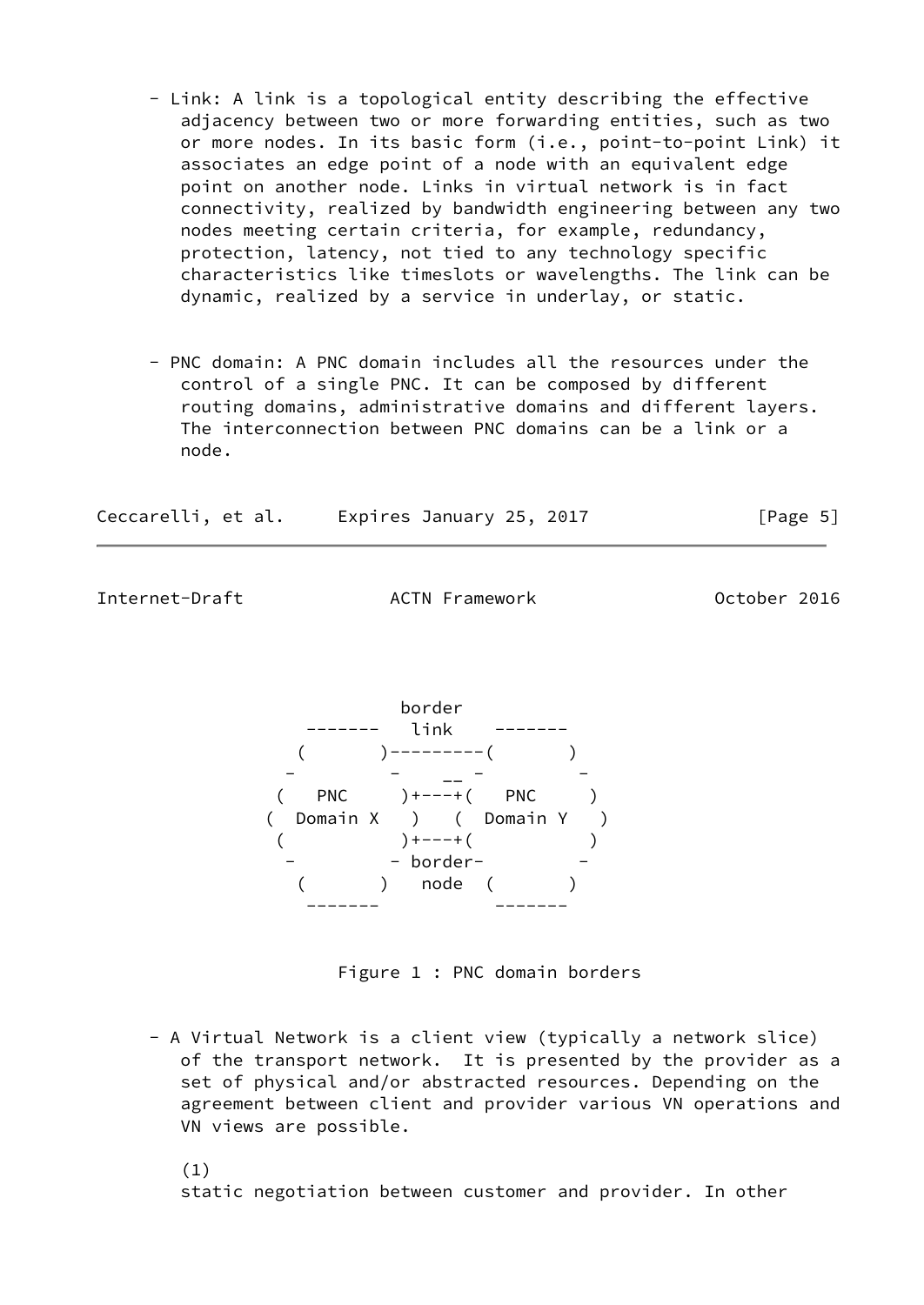cases, VN could also be created dynamically based on the request from the customer with given SLA attributes which satisfy the customer's objectives.

(2)

 deleted based on customer request to request changes in the network resources reserved for the customer. The customer can further act upon the virtual network resources to perform E2E tunnel management (set-up/release/modify). These changes will incur subsequent LSP management on the operator's level.

#### (3)

 tunnel(s) from a customer point of view where an e2e tunnel is referred as a VN member. Each VN member (i.e., e2e tunnel) can then be formed by recursive aggregation of lower level paths at a provider level. Such end to end tunnels may comprise of customer end points, access links, intra domain paths and inter-domain link. In this view VN is thus a list of VN members. (b) VN can also be seen as a terms of topology comprising of physical and abstracted nodes and links. The nodes in this case include physical customer end points, border

Ceccarelli, et al. Expires January 25, 2017 [Page 6]

Internet-Draft ACTN Framework October 2016

 nodes, and internal nodes as well as abstracted nodes. Similarly the links includes physical access, inter-domain and intra-domain links as well as abstracted links. The abstracted nodes and links in this view can be pre-negotiated or created dynamically.

- Abstraction is the process of applying policy to the available TE information within a domain, to produce selective information that represents the potential ability to connect across the domain. Thus, abstraction does not necessarily offer all possible connectivity options, but it presents a general view of potential connectivity according to the policies that determine how the domain's administrator wants to allow the domain resources to be used. [\[RFC7926](https://datatracker.ietf.org/doc/pdf/rfc7926)]
- Abstract Link: An abstract link is the representation of the characteristics of a path between two nodes in a domain produced by abstraction. The abstract link is advertised outside that domain as a TE link for use in signaling in other domains. Thus, an abstract link represents the potential to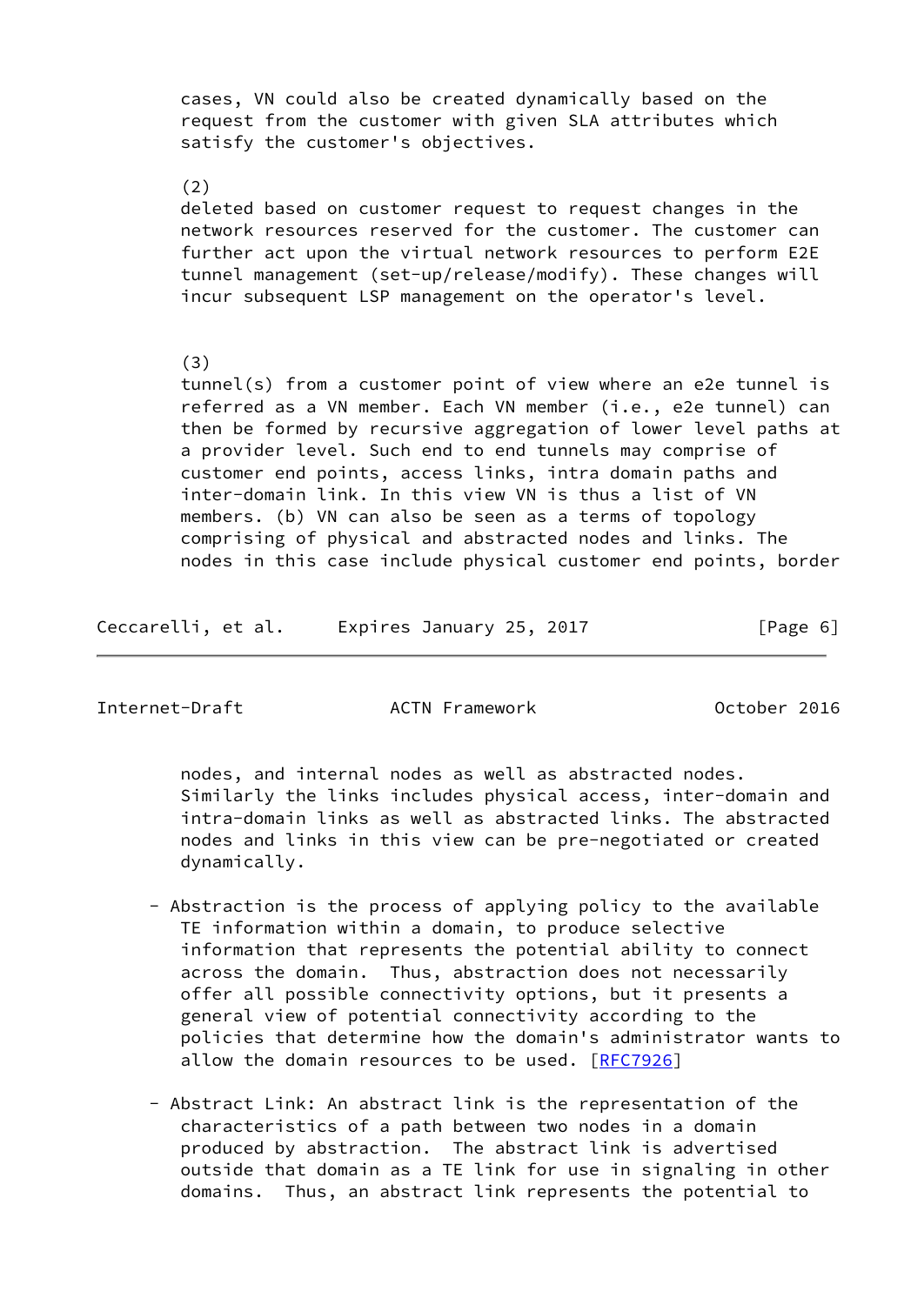connect between a pair of nodes. [[RFC7926](https://datatracker.ietf.org/doc/pdf/rfc7926)]

- Abstract Topology: Every lower controller in the provider network, when is representing its network topology to an higher layer, it may want to hide details of the actual network topology. In such case, an abstract topology may be used for this purpose. Abstract topology enhances scalability for the MDSC to operate multi-domain networks
- Access link: A link between a customer node and a provider node.
- Inter domain link: A link between domains managed by different PNCs. The MDSC is in charge of managing inter-domain links.
- Border node: A node whose interfaces belong to different domains. It may be managed by different PNCs or by the MDSC.
- Access Point (AP): An access point is defined on an access link. It is used to keep confidentiality between the customer and the provider. It is an identifier shared between the customer and the provider, used to map the end points of the border node in the provider NW. The AP can be used by the customer when requesting connectivity service to the provider. A number of parameters, e.g. available bandwidth, need to be associated to the AP to qualify it.

| Ceccarelli, et al. | Expires January 25, 2017 | [Page 7] |
|--------------------|--------------------------|----------|
|--------------------|--------------------------|----------|

<span id="page-7-1"></span>Internet-Draft ACTN Framework October 2016

- VN Access Point (VNAP): A VNAP is defined within an AP as part of a given VN and is used to identify the portion of the AP, and hence of the access link) dedicated to a given VN.
- <span id="page-7-0"></span>[2](#page-7-0). Business Model of ACTN

 The Virtual Private Network (VPN) [[RFC4026](https://datatracker.ietf.org/doc/pdf/rfc4026)] and Overlay Network (ON) models [\[RFC4208](https://datatracker.ietf.org/doc/pdf/rfc4208)] are built on the premise that one single network provider provides all virtual private or overlay networks to its customers. These models are simple to operate but have some disadvantages in accommodating the increasing need for flexible and dynamic network virtualization capabilities.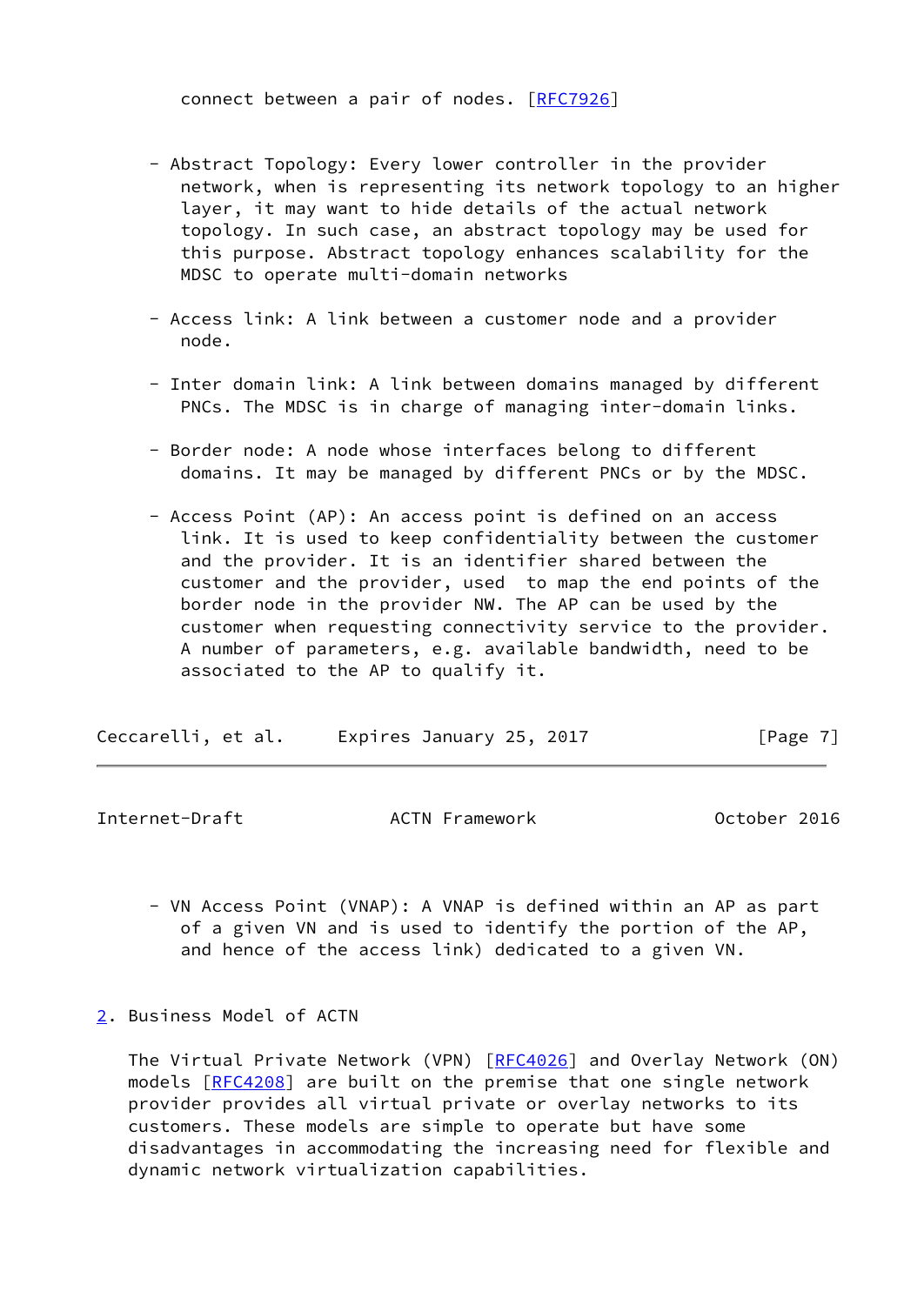The ACTN model is built upon entities that reflect the current landscape of network virtualization environments. There are three key entities in the ACTN model [\[ACTN-PS](#page-27-2)]:

- Customers
- Service Providers
- Network Providers

#### 2.1. Customers

 Within the ACTN framework, different types of customers may be taken into account depending on the type of their resource needs, on their number and type of access. As example, it is possible to group them into two main categories:

 Basic Customer: Basic customers include fixed residential users, mobile users and small enterprises. Usually the number of basic customers is high; they require small amounts of resources and are characterized by steady requests (relatively time invariant). A typical request for a basic customer is for a bundle of voice services and internet access. Moreover basic customers do not modify their services themselves; if a service change is needed, it is performed by the provider as proxy and they generally have very few dedicated resources (subscriber drop), with everything else shared on the basis of some SLA, which is usually best-efforts.

 Advanced Customer: Advanced customers typically include enterprises, governments and utilities. Such customers can ask for both point to point and multipoint connectivity with high resource demand significantly varying in time and from customer to customer. This is one of the reasons why a bundled service offering is not enough and

Ceccarelli, et al. Expires January 25, 2017 [Page 8]

Internet-Draft ACTN Framework October 2016

 it is desirable to provide each of them with a customized virtual network service.

 Advanced customers may own dedicated virtual resources, or share resources. They may also have the ability to modify their service parameters within the scope of their virtualized environments.

 As customers are geographically spread over multiple network provider domains, they have to interface multiple providers and may have to support multiple virtual network services with different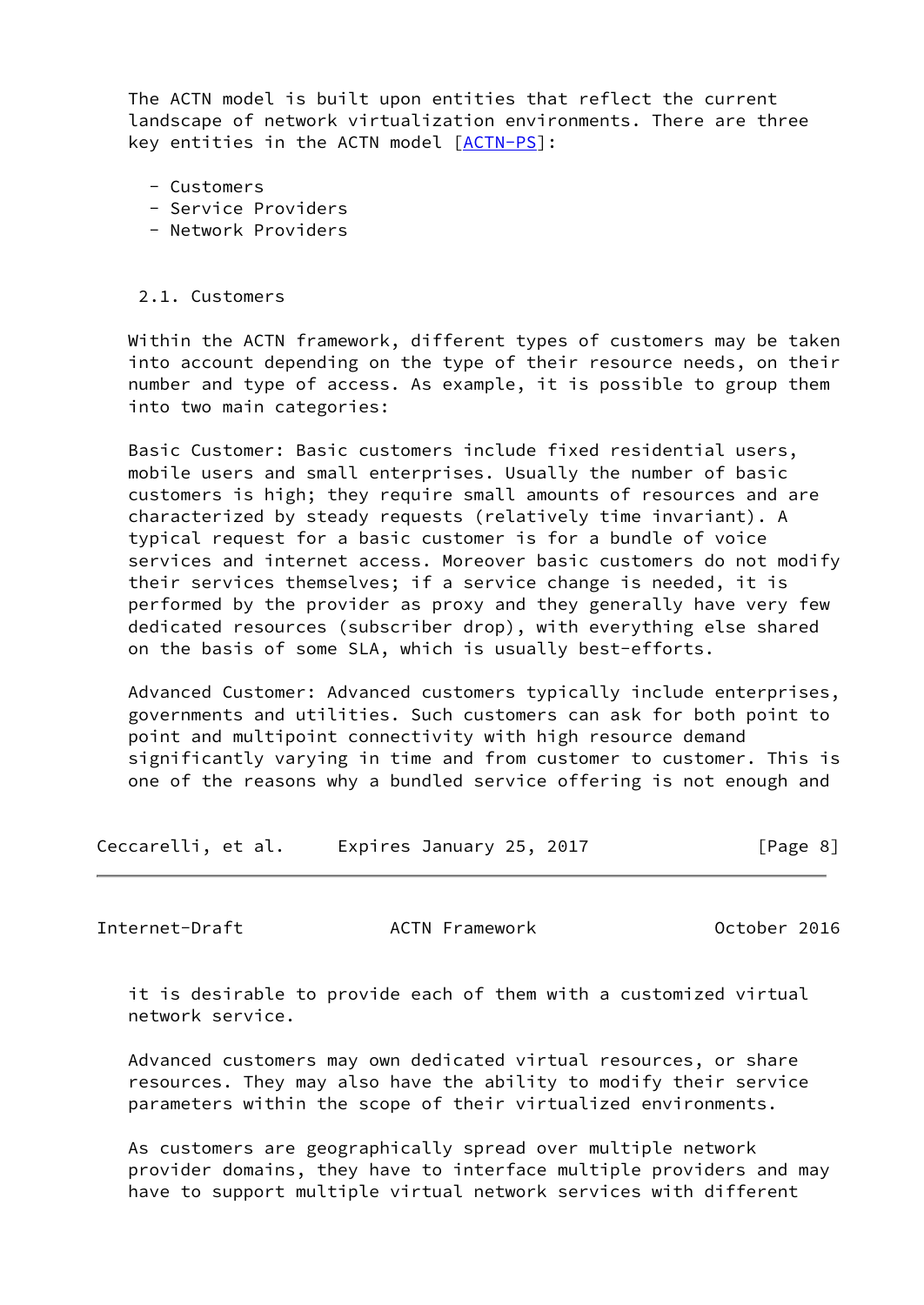underlying objectives set by the network providers. To enable these customers to support flexible and dynamic applications they need to control their allocated virtual network resources in a dynamic fashion, and that means that they need an abstracted view of the topology that spans all of the network providers.

ACTN's primary focus is Advanced Customers.

 Customers of a given service provider can in turn offer a service to other customers in a recursive way. An example of recursiveness with 2 service providers is shown below.

- Customer (of service B)
- Customer (of service A) & Service Provider (of service B)
- Service Provider (of service A)
- Network Provider

 +------------------------------------------------------------+ ---  $\blacksquare$ Customer (of service B)| | +--------------------------------------------------------+ | B | | | |--- . | |Customer (of service A) & Service Provider(of service B)| | ^ . | | +---------------------------------------------------+ | | . . | | | | | | . . Service Provider (of service A)| || A  $\,$  . | | |+------------------------------------------+ | | | . . | | || | | | | . . | | || Network provider| | | | v v | | |+------------------------------------------+ | | |------ | | +---------------------------------------------------+ | | | +--------------------------------------------------------+ | +------------------------------------------------------------+

Figure 2 : Service Recursiveness.

| Ceccarelli, et al. | Expires January 25, 2017 | [Page 9] |
|--------------------|--------------------------|----------|
|--------------------|--------------------------|----------|

<span id="page-9-0"></span>Internet-Draft ACTN Framework October 2016

### 2.2. Service Providers

 Service providers are the providers of virtual network services to their customers. Service providers may or may not own physical network resources. When a service provider is the same as the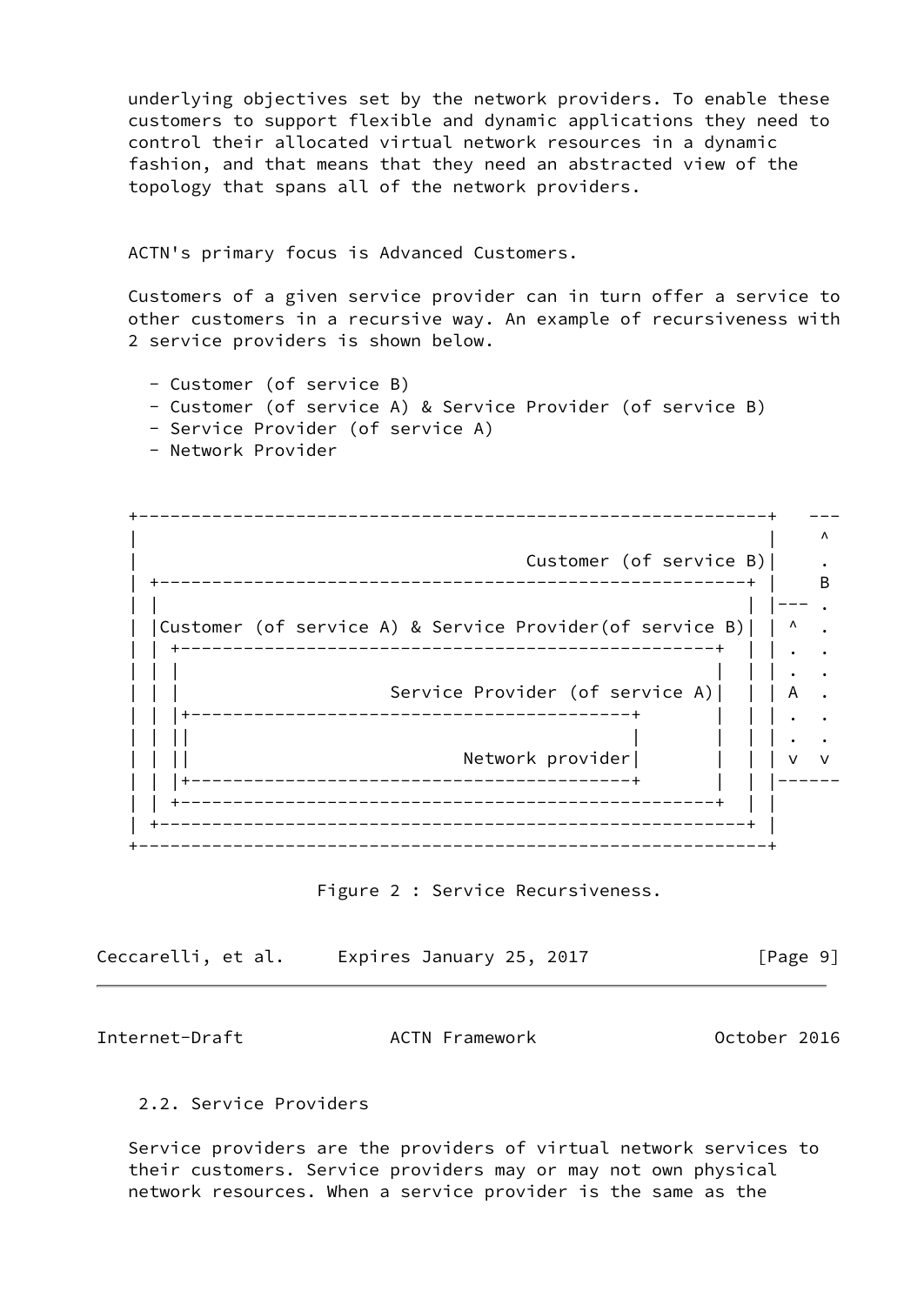network provider, this is similar to traditional VPN models. This model works well when the customer maintains a single interface with a single provider. When customer location spans across multiple independent network provider domains, then it becomes hard to facilitate the creation of end-to-end virtual network services with this model.

 A more interesting case arises when network providers only provide infrastructure while service providers directly interface their customers. In this case, service providers themselves are customers of the network infrastructure providers. One service provider may need to keep multiple independent network providers as its end-users span geographically across multiple network provider domains as shown in Figure 2 where Service Provider A uses resources from Network Provider A and Network Provider B to offer a virtualized network to its customer.

| Customer           |                    |
|--------------------|--------------------|
|                    |                    |
| Network Provider B | X----------------X |
|                    |                    |

Figure 3 : A service Provider as Customer of Two Network Providers.

 The ACTN network model is predicated upon this three tier model and is summarized in Figure 3:

| Ceccarelli, et al. |  | Expires January 25, 2017 |  | [Page 10] |  |
|--------------------|--|--------------------------|--|-----------|--|
|--------------------|--|--------------------------|--|-----------|--|

<span id="page-10-0"></span>Internet-Draft ACTN Framework October 2016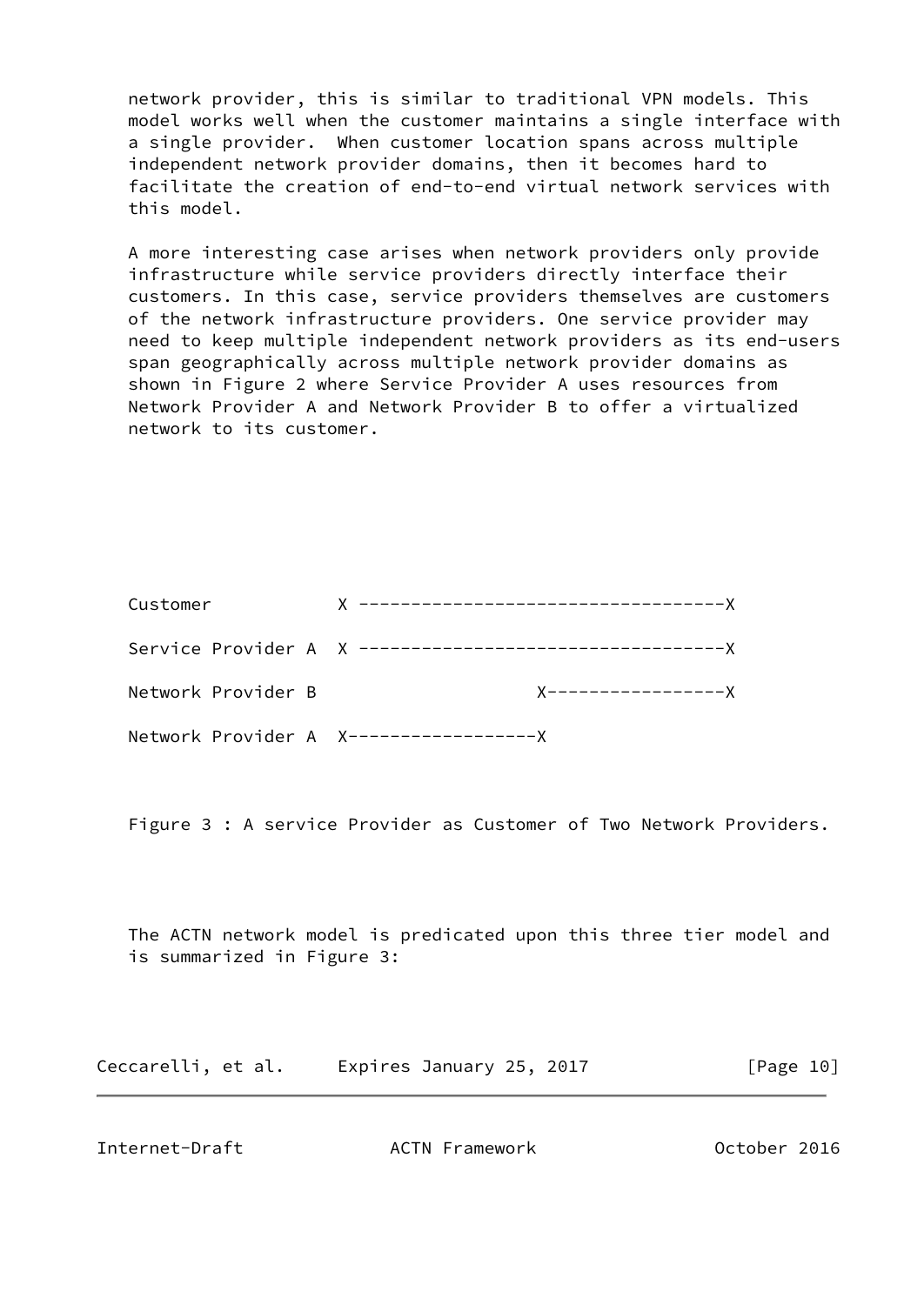

Figure 4 : Three tier model.

There can be multiple types of service providers.

- . Data Center providers: can be viewed as a service provider type as they own and operate data center resources to various WAN customers, they can lease physical network resources from network providers.
- . Internet Service Providers (ISP): can be a service provider of internet services to their customers while leasing physical network resources from network providers.
- . Mobile Virtual Network Operators (MVNO): provide mobile services to their end-users without owning the physical network infrastructure.

# 2.3. Network Providers

 Network Providers are the infrastructure providers that own the physical network resources and provide network resources to their customers. The layered model proposed by this draft separates the concerns of network providers and customers, with service providers acting as aggregators of customer requests.

| Ceccarelli, et al. | Expires January 25, 2017 | [Page 11] |
|--------------------|--------------------------|-----------|
|--------------------|--------------------------|-----------|

<span id="page-11-0"></span>Internet-Draft ACTN Framework October 2016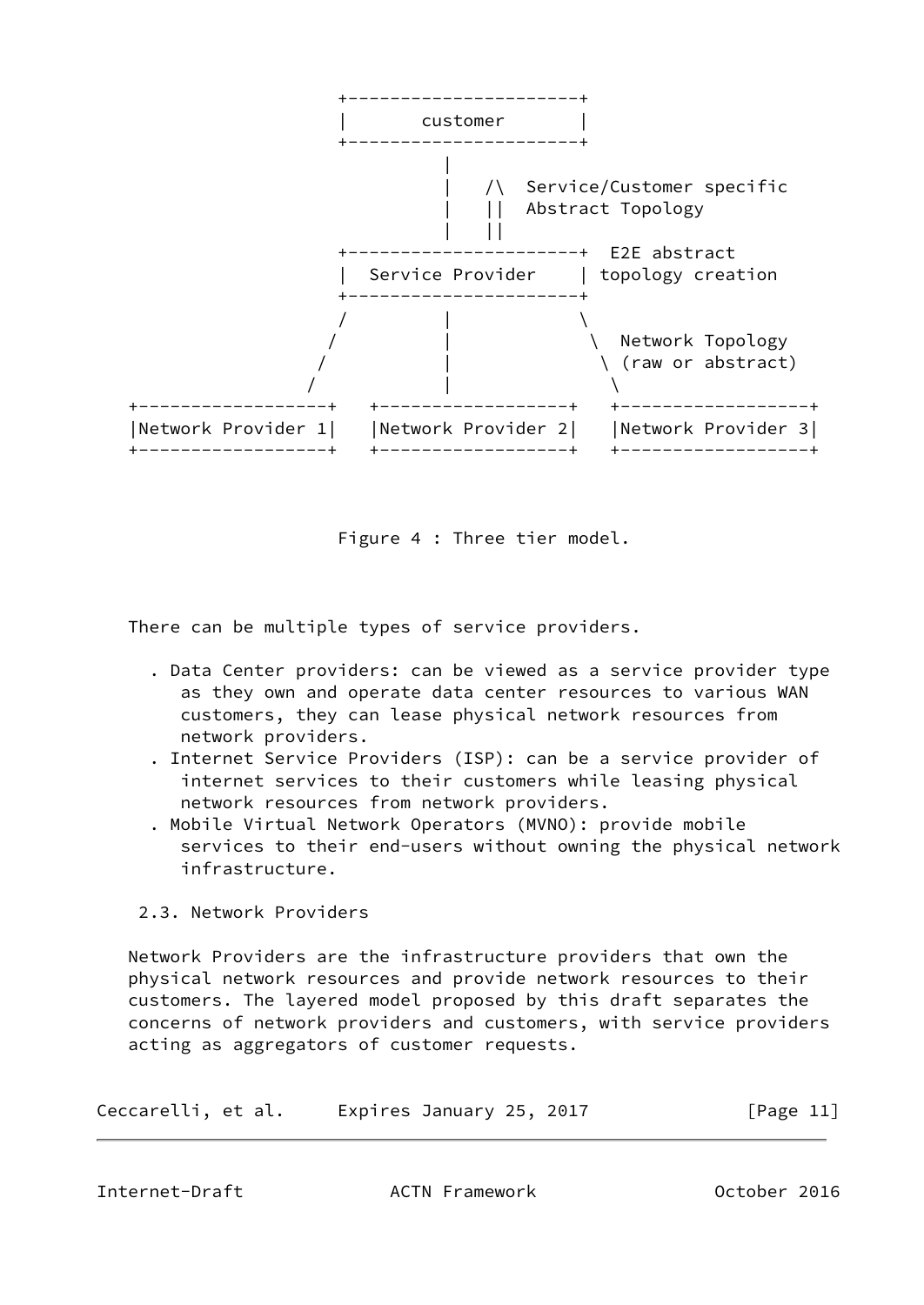# <span id="page-12-0"></span>[3](#page-12-0). ACTN architecture

 This section provides a high-level control and interface model of ACTN.

 The ACTN architecture, while being aligned with the ONF SDN architecture [ONF-ARCH], is presenting a 3-tiers reference model. It allows for hierarchy and recursiveness not only of SDN controllers but also of traditionally controlled domains. It defines three types of controllers depending on the functionalities they implement. The main functionalities that are identified are:

- . Multi domain coordination function: This function oversees the specific aspects of the different domains and builds a single abstracted end-to-end network topology in order to coordinate end-to-end path computation and path/service provisioning. Domain sequence path calculation/determination is also a part of this function.
- . Virtualization/Abstraction function: This function provides an abstracted view of the underlying network resources towards customer, being it the client or a higher level controller entity. It includes network path computation based on customer service connectivity request constraints, based on the global network-wide abstracted topology and the creation of an abstracted view of network slices allocated to each customer, according to customer-specific network objective functions, and to the customer traffic profile.
- . Customer mapping/translation function: This function is to map customer intent-like commands into network provisioning requests to the Physical Network Controller (PNC) according to business OSS/NMS provisioned static or dynamic policy. Specifically, it provides mapping and translation of customer's service request into a set of parameters that are specific to a network type and technology such that network configuration process is made possible.
- . Virtual service coordination: This function translates customer service-related information into the virtual network service operations in order to seamlessly operate virtual networks while meeting customer's service requirements. In the context of ACTN, service/virtual service coordination includes a number of service orchestration functions such as multi-destination load balancing, guarantees of service quality, bandwidth and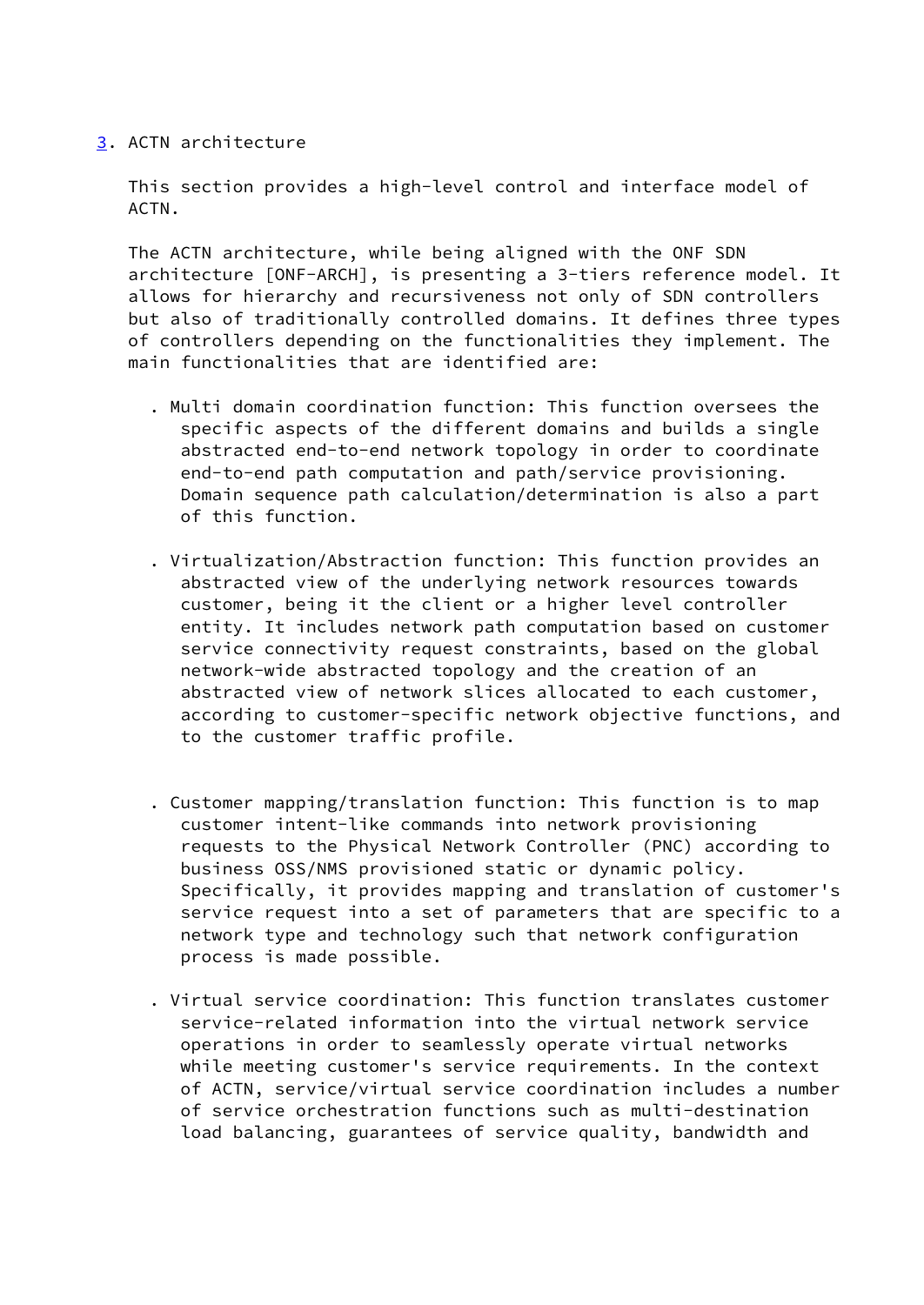Internet-Draft ACTN Framework October 2016

 throughput and notification for service fault and performance degradation and so forth.

 The virtual services that are coordinated under ACTN can be split into two categories:

- . Service-aware Connectivity Services: This category includes all the network service operations used to provide connectivity between customer end-points while meeting policies and service related constraints. The data model for this category would include topology entities such as virtual nodes, virtual links, adaptation and termination points and service-related entities such as policies and service related constraints. (See Section 4.2.2)
- . Network Function Virtualization Services: These kinds of services are usually setup in NFV (e.g. cloud) providers and require connectivity between a customer site and the NFV provider site (e.g. a data center). These VNF services may include a security function like firewall, a traffic optimizer, the provisioning of storage or computation capacity. In these cases the customer does not care whether the service is implemented in a given data center or another. This allows the network provider divert customer requests where most suitable. This is also known as "end points mobility" case. (See Section 4.2.3)

 The types of controller defined are shown in Figure 4 below and are the following:

- . CNC Customer Network Controller
- . MDSC Multi Domain Service Coordinator
- . PNC Physical Network Controller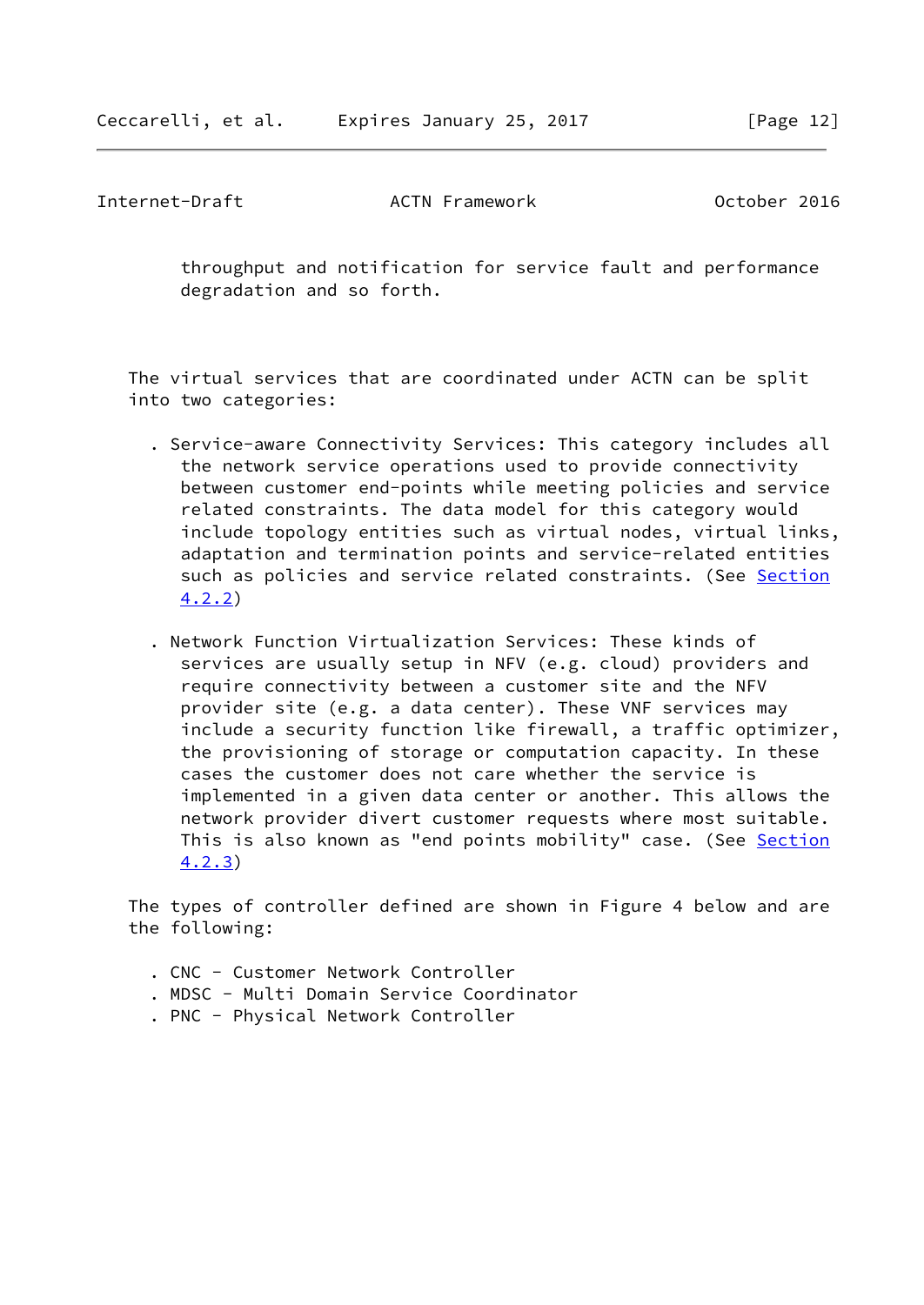<span id="page-14-0"></span>Internet-Draft ACTN Framework October 2016



Figure 5 : ACTN Control Hierarchy

## 3.1. Customer Network Controller

 A Virtual Network Service is instantiated by the Customer Network Controller via the CMI (CNC-MDSC Interface). As the Customer Network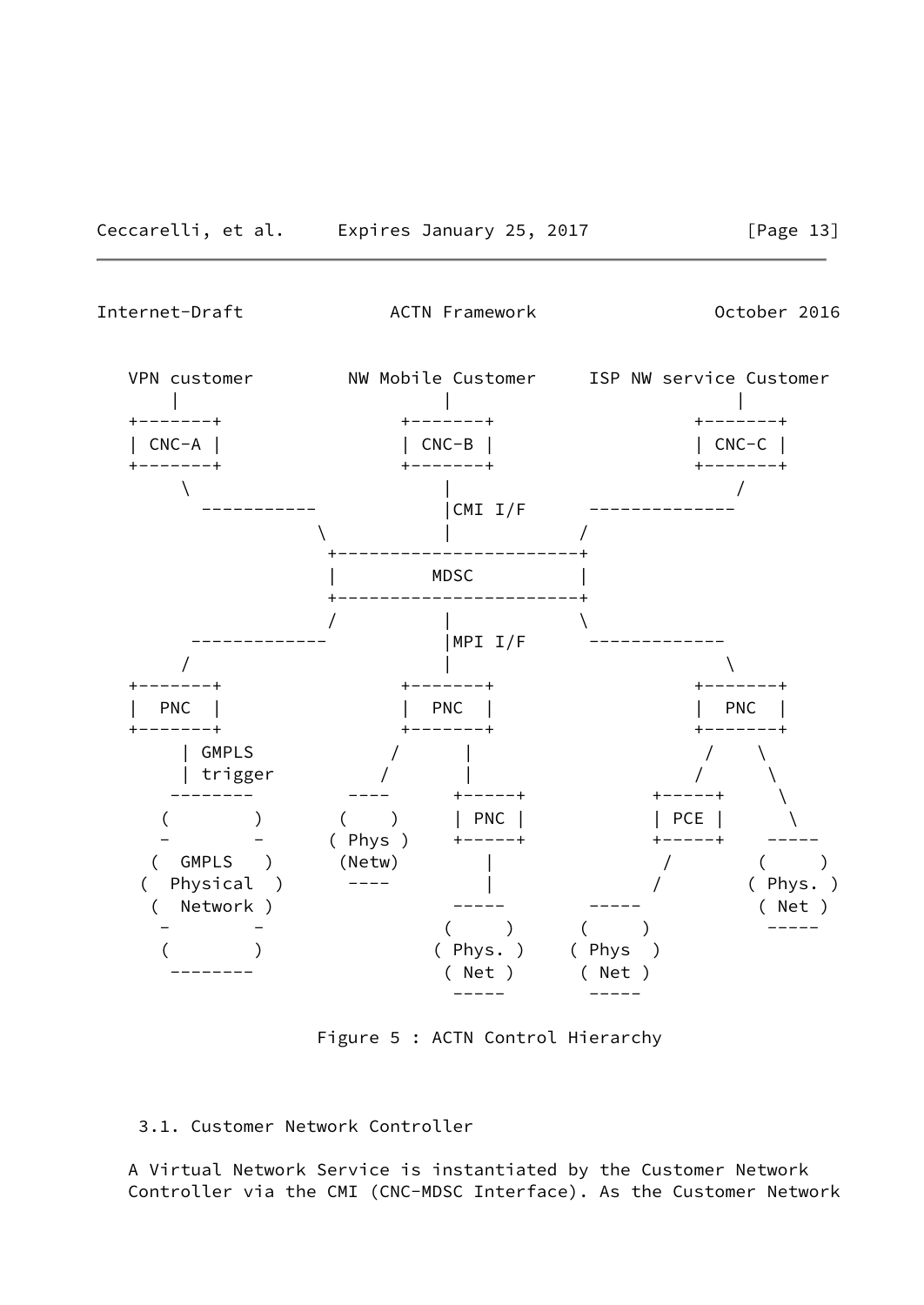Controller directly interfaces the applications, it understands multiple application requirements and their service needs. It is assumed that the Customer Network Controller and the MDSC have a common knowledge on the end-point interfaces based on their business negotiation prior to service instantiation. End-point interfaces refer to customer-network physical interfaces that connect customer premise equipment to network provider equipment.

Ceccarelli, et al. Expires January 25, 2017 [Page 14]

<span id="page-15-0"></span>Internet-Draft ACTN Framework October 2016

 In addition to abstract networks, ACTN allows to provide the CNC with services. Example of services include connectivity between one of the customer's end points with a given set of resources in a data center from the service provider.

## 3.2. Multi Domain Service Coordinator

 The MDSC (Multi Domain Service Coordinator) sits between the CNC (the one issuing connectivity requests) and the PNCs (Physical Network Controllersr - the ones managing the physical network resources). The MDSC can be collocated with the PNC, especially in those cases where the service provider and the network provider are the same entity.

 The internal system architecture and building blocks of the MDSC are out of the scope of ACTN. Some examples can be found in the Application Based Network Operations (ABNO) architecture [\[ABNO](#page-27-3)] and the ONF SDN architecture [ONF-ARCH].

 The MDSC is the only building block of the architecture that is able to implement all the four ACTN main functionalities, i.e. multi domain coordination function, virtualization/abstraction function, customer mapping function and virtual service coordination. The key point of the MDSC and the whole ACTN framework is detaching the network and service control from underlying technology and help customer express the network as desired by business needs. The MDSC envelopes the instantiation of right technology and network control to meet business criteria. In essence it controls and manages the primitives to achieve functionalities as desired by CNC A hierarchy of MDSCs can be foreseen for scalability and administrative choices.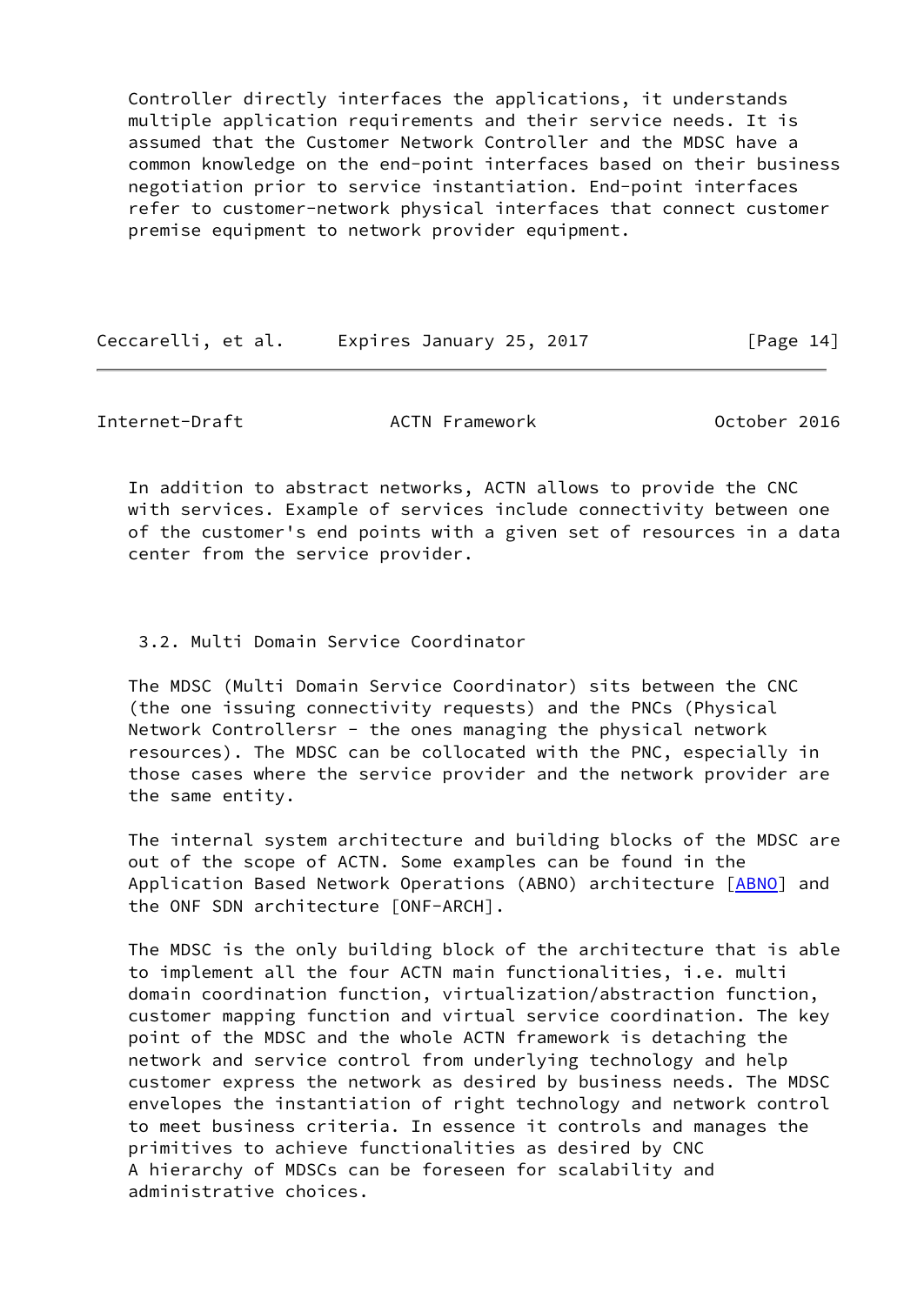Ceccarelli, et al. Expires January 25, 2017 [Page 15]

<span id="page-16-0"></span>Internet-Draft ACTN Framework October 2016



Figure 6 : Controller recursiveness

 A key requirement for allowing recursion of MDSCs is that a single interface needs to be defined both for the north and the south bounds.

 In order to allow for multi-domain coordination a 1:N relationship must be allowed between MDSCs and between MDSCs and PNCs (i.e. 1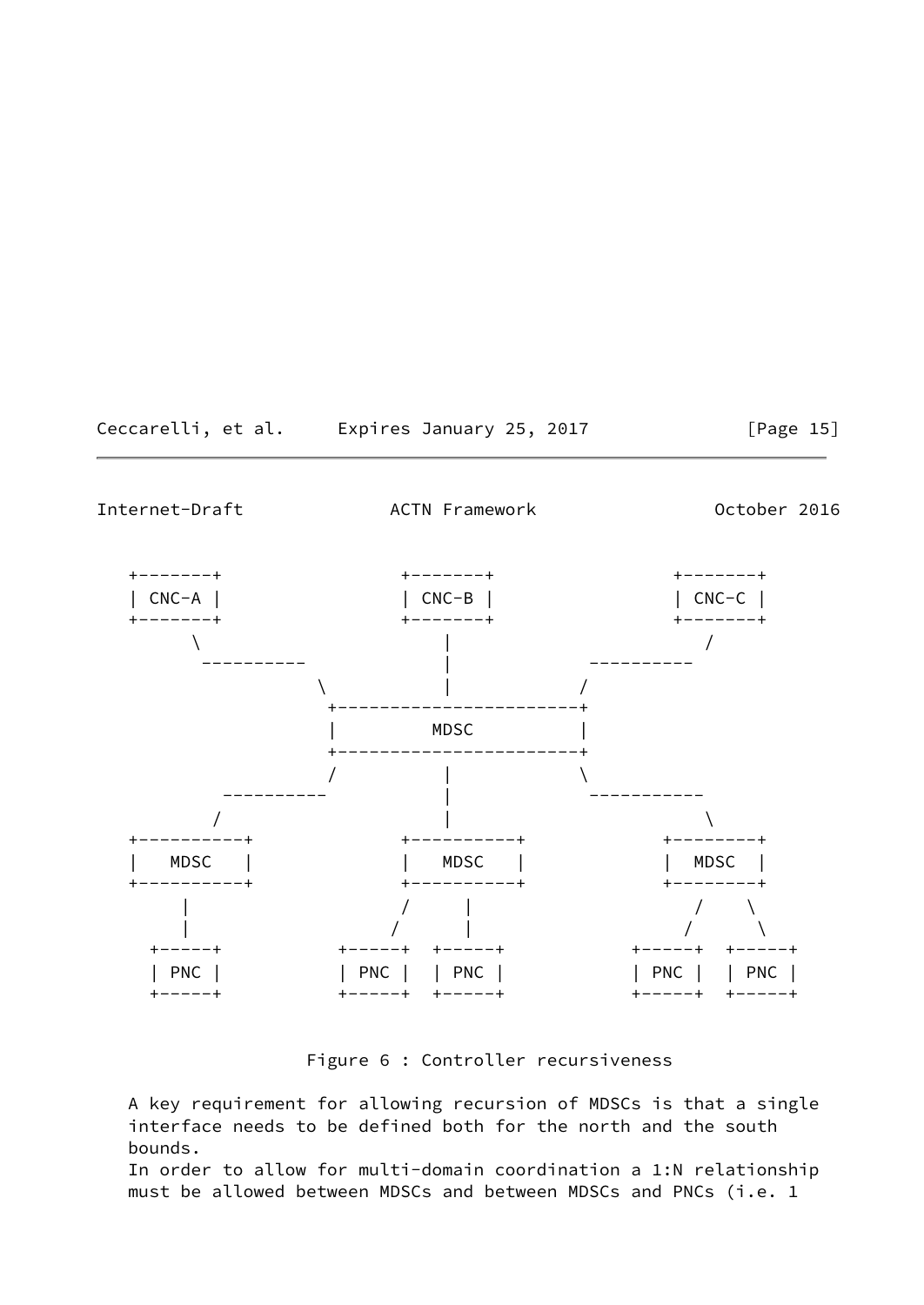parent MDSC and N child MDSC or 1 MDSC and N PNCs). In addition to that it could be possible to have also a M:1 relationship between MDSC and PNC to allow for network resource partitioning/sharing among different customers not necessarily connected to the same MDSC (e.g. different service providers).

3.3. Physical Network Controller

 The Physical Network Controller is the one in charge of configuring the network elements, monitoring the physical topology of the network and passing it, either raw or abstracted, to the MDSC.

 The internal architecture of the PNC, his building blocks and the way it controls its domain, are out of the scope of ACTN. Some examples can be found in the Application Based Network Operations (ABNO) architecture [\[ABNO](#page-27-3)] and the ONF SDN architecture [ONF-ARCH]

| Ceccarelli, et al. | Expires January 25, 2017 | [Page 16] |
|--------------------|--------------------------|-----------|
|--------------------|--------------------------|-----------|

<span id="page-17-0"></span>

Internet-Draft ACTN Framework October 2016

 The PNC, in addition to being in charge of controlling the physical network, is able to implement two of the four ACTN main functionalities: multi domain coordination function and virtualization/abstraction function A hierarchy of PNCs can be foreseen for scalability and administrative choices.

3.4. ACTN interfaces

 To allow virtualization and multi domain coordination, the network has to provide open, programmable interfaces, in which customer applications can create, replace and modify virtual network resources and services in an interactive, flexible and dynamic fashion while having no impact on other customers. Direct customer control of transport network elements and virtualized services is not perceived as a viable proposition for transport network providers due to security and policy concerns among other reasons. In addition, as discussed in the previous section, the network control plane for transport networks has been separated from data plane and as such it is not viable for the customer to directly interface with transport network elements.

 Figure 5 depicts a high-level control and interface architecture for ACTN. A number of key ACTN interfaces exist for deployment and operation of ACTN-based networks. These are highlighted in Figure 5 (ACTN Interfaces) below: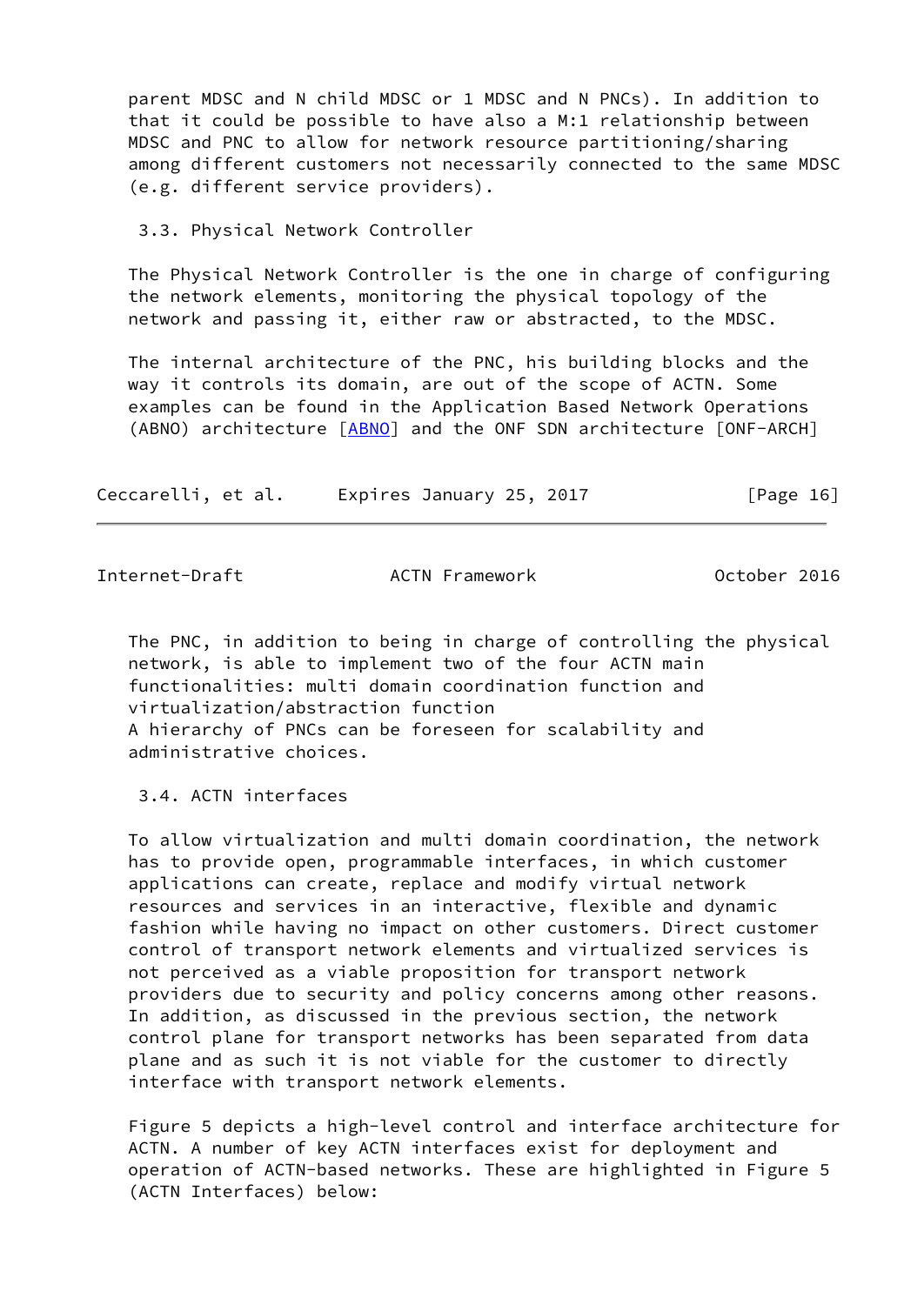Ceccarelli, et al. Expires January 25, 2017 [Page 17]

Internet-Draft ACTN Framework October 2016

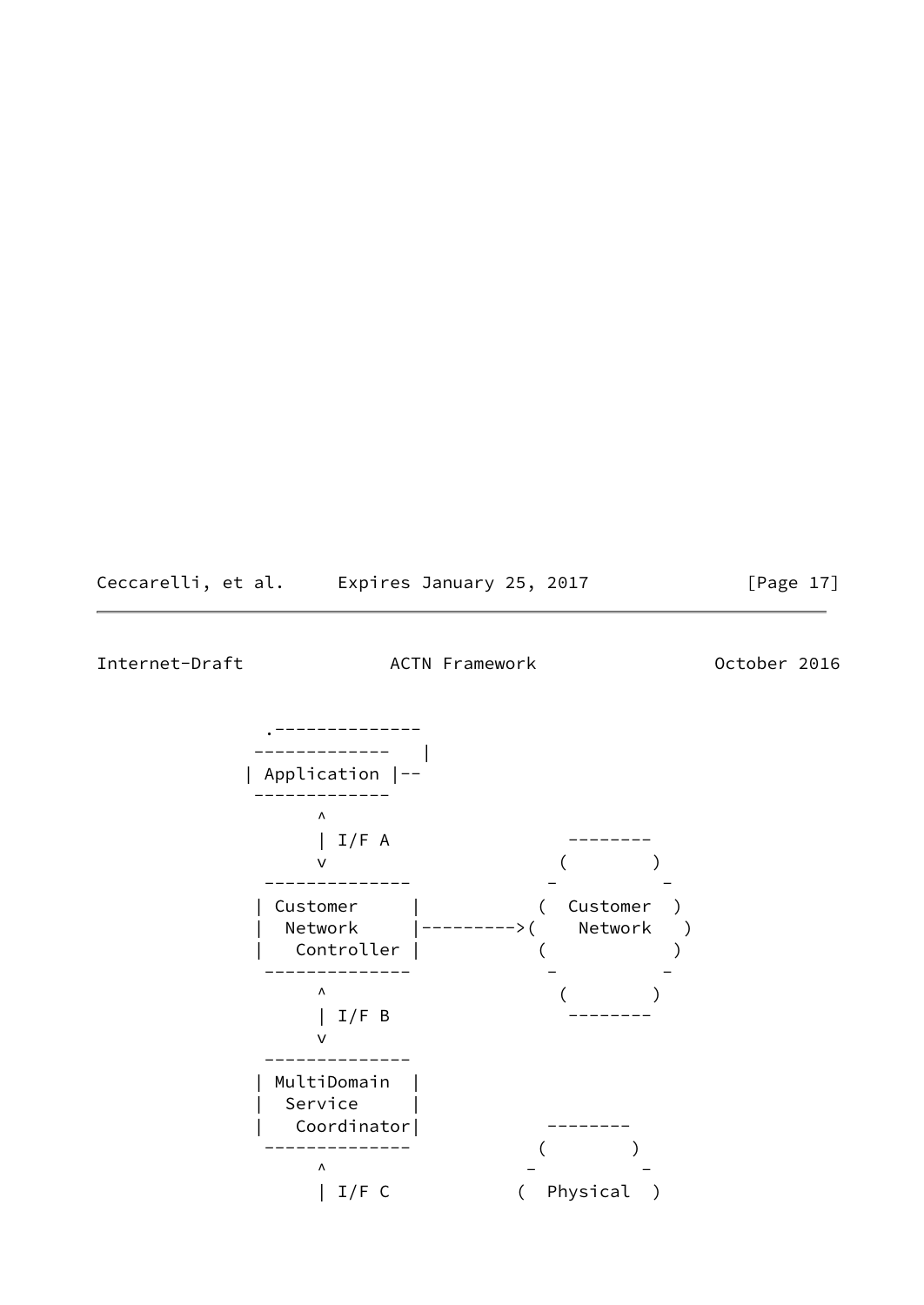

Figure 7 : ACTN Interfaces

The interfaces and functions are described below:

- . Interface A: A north-bound interface (NBI) that will communicate the service request or application demand. A request will include specific service properties, including: services, topology, bandwidth and constraint information.
- . Interface B: The CNC-MDSC Interface (CMI) is an interface between a Customer Network Controller and a Multi Service Domain Controller. It requests the creation of the network resources, topology or services for the applications. The Virtual Network Controller may also report potential network

| Ceccarelli, et al. | Expires January 25, 2017 | [Page 18] |
|--------------------|--------------------------|-----------|
|--------------------|--------------------------|-----------|

<span id="page-19-0"></span>Internet-Draft ACTN Framework October 2016

 topology availability if queried for current capability from the Customer Network Controller.

- . Interface C: The MDSC-PNC Interface (MPI) is an interface between a Multi Domain Service Coordinator and a Physical Network Controller. It communicates the creation request, if required, of new connectivity of bandwidth changes in the physical network, via the PNC. In multi-domain environments, the MDSC needs to establish multiple MPIs, one for each PNC, as there are multiple PNCs responsible for its domain control.
- . Interface D: The provisioning interface for creating forwarding state in the physical network, requested via the Physical Network Controller.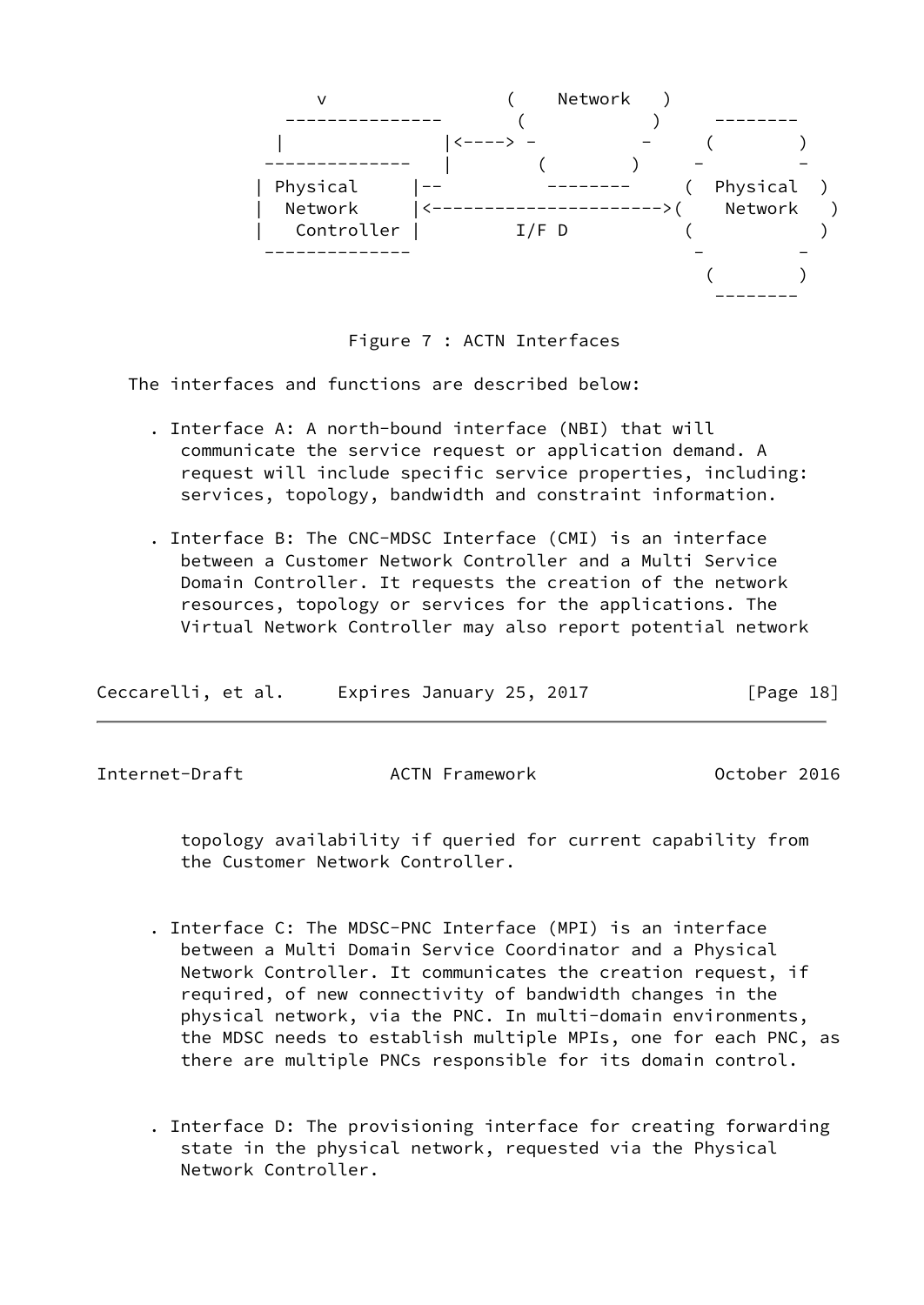The interfaces within the ACTN scope are B and C.

<span id="page-20-0"></span>[4](#page-20-0). VN creation process

 The provider can present to the customer different level of network abstraction, spanning from one extreme (say "black") where nothing is shown, just the APs, to the other extreme (say "white") where a slice of the network is shown to the customer. There are shades of gray in between where a number of abstract links and nodes can be shown.

 The VN creation is composed by two phases: Negotiation and Implementation.

 Negotiation: In the case of grey/white topology abstraction, there is an a priori phase in which the customer agrees with the provider on the type of topology to be shown, e.q. 10 virtual links and 5 virtual nodes with a given interconnectivity. This is something that is assumed to be preconfigured by the operator off-line, what is online is the capability of modifying/deleting something (e.g. a virtual link). In the case of "black" abstraction this negotiation phase does not happen, in the sense that the customer can only see the APs of the network.

 Implementation: In the case of black topology abstraction, the customers can ask for connectivity with given constraints/SLA

Ceccarelli, et al. Expires January 25, 2017 [Page 19]

<span id="page-20-2"></span>Internet-Draft ACTN Framework October 2016

 between the APs and LSPs/tunnels are created by the provider to satisfy the request. What the customer sees is only that his CEs are connected with a given SLA. In the case of grey/white topology the customer creates his own LSPs accordingly to the topology that was presented to him.

<span id="page-20-1"></span>[5](#page-20-1). Access Points and Virtual Network Access Points

 In order not to share unwanted topological information between the customer domain and provider domain, a new entity is defined and associated to an access link, the Access Point (AP). See the definition of AP in **Section 1.1**.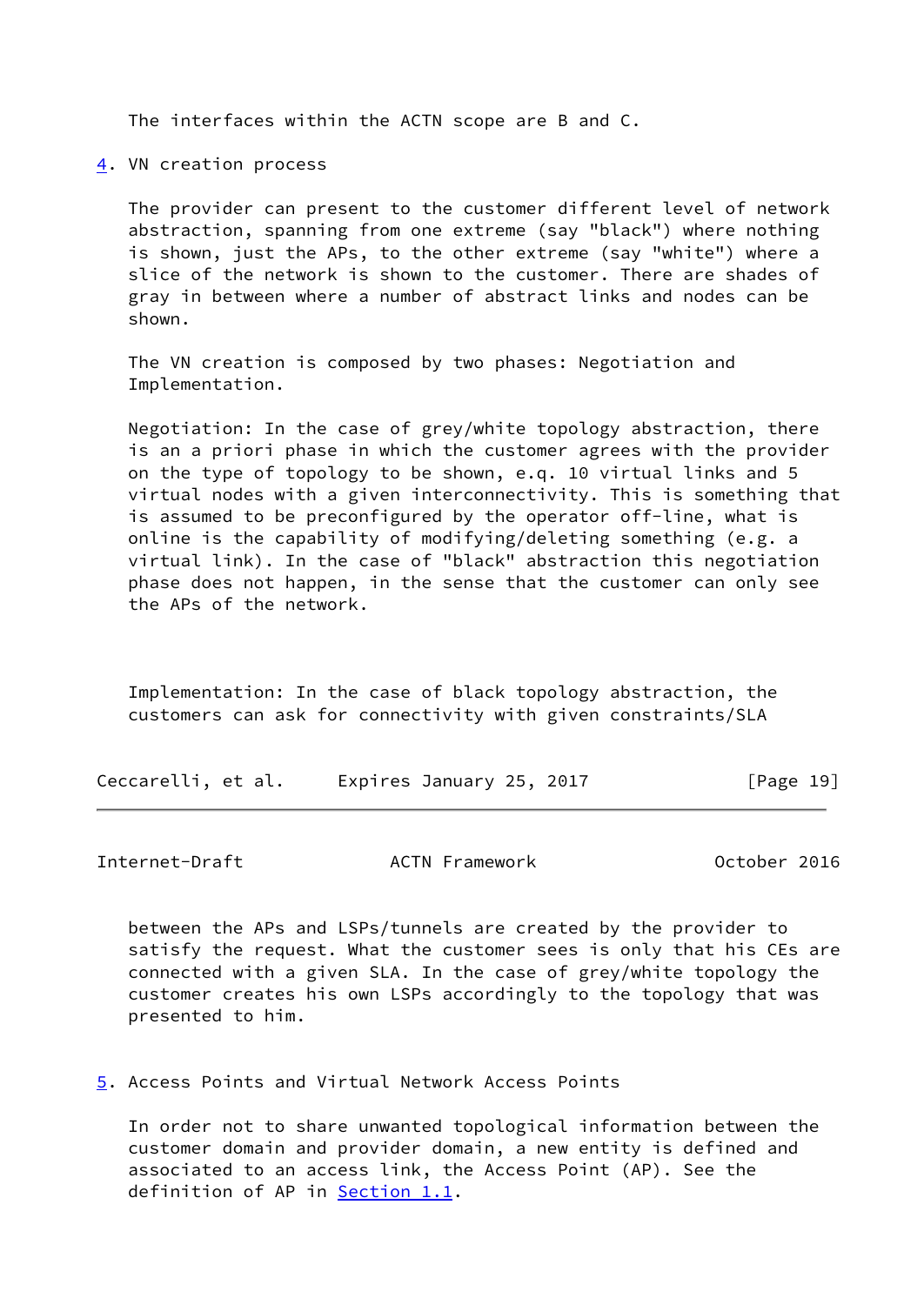A customer node will use APs as the end points for the request of VNs.

 A number of parameters need to be associated to the APs. Such parameters need to include at least: the maximum reservable bandwidth on the link, the available bandwidth and the link characteristics (e.g. switching capability, type of mapping).

 Editor note: it is not appropriate to define link characteristics like bandwidth against a point (AP). A solution needs to be found.



Figure 8 : APs definition customer view

 Let's take as example a scenario in which CE1 is connected to the network via a 10Gb link and CE2 via a 40Gb link. Before the creation of any VN between AP1 and AP2 the customer view can be summarized as follows:

Ceccarelli, et al. Expires January 25, 2017 [Page 20]

Internet-Draft ACTN Framework October 2016

|                | AP id  MaxResBw   AvailableBw   CE, port |              |
|----------------|------------------------------------------|--------------|
| -----+-------- | AP1   10Gb   10Gb   CE1, portX           | -+---------- |
|                | AP2   40Gb   40Gb                        | CE2, portZ   |

Table 1: AP - customer view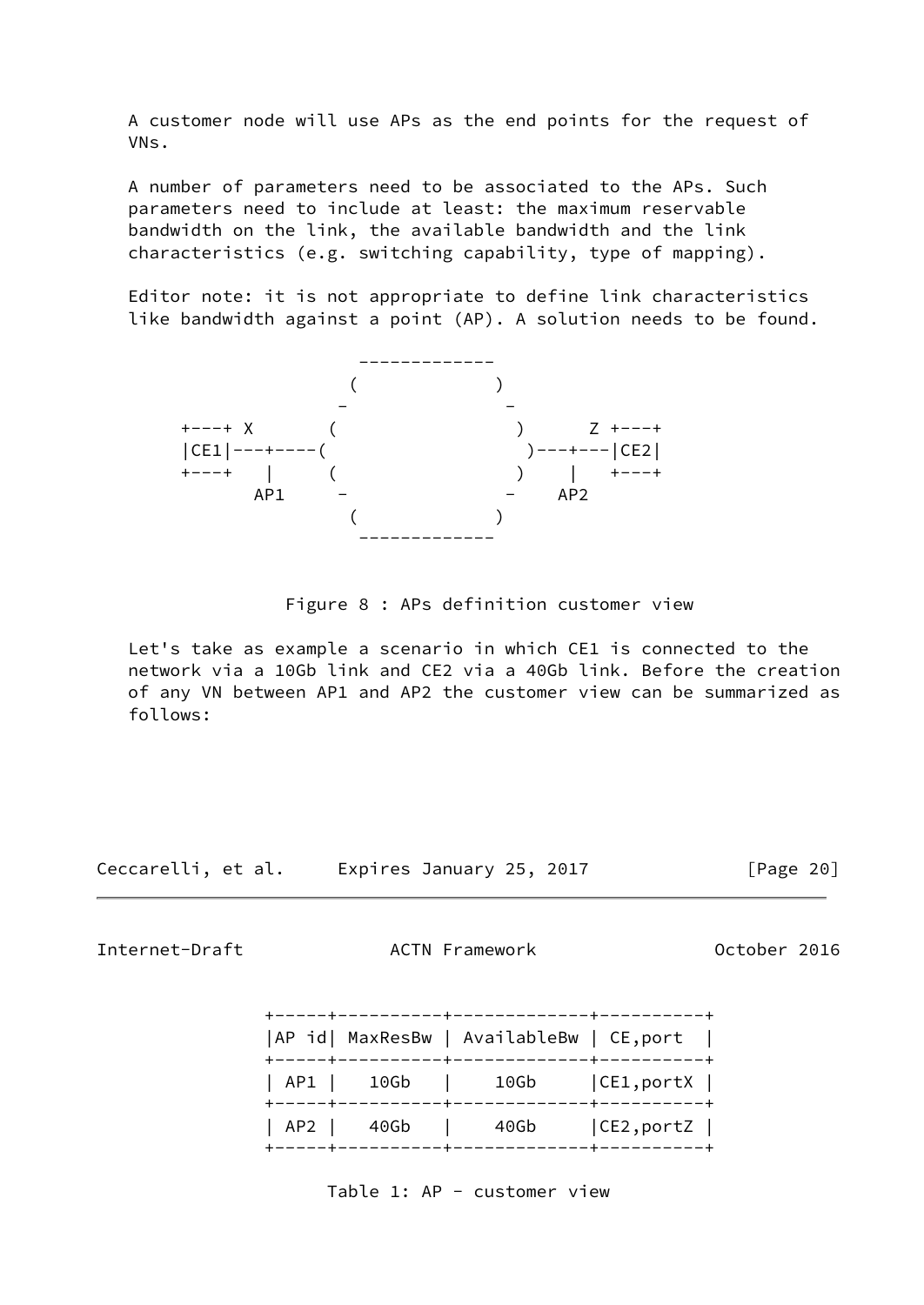On the other side what the provider sees is:



Figure 9 : Provider view of the AP

Which in the example above ends up in a summarization as follows:

|                 | AP id  MaxResBw   AvailableBw   PE, port |              |
|-----------------|------------------------------------------|--------------|
| +-----+-------- | AP1   10Gb   10Gb   PE1, portW           | -+---------- |
|                 | AP2   40Gb   40Gb   PE2, portY           |              |

### Table 2: AP - provider view

 The second entity that needs to be defined is a structure within the AP that is linked to a VN and that is used to allow for different VN to be provided starting from the same AP. It also allows reserving the bandwidth for the VN on the access link. Such entity is called Virtual Network Access Point. For each virtual network is defined on an AP, a different VNAP is created.

 In the simple scenario depicted above we suppose to create two virtual networks. The first one has with VN identifier 9 between AP1

| Ceccarelli, et al. | Expires January 25, 2017 | [Page 21] |
|--------------------|--------------------------|-----------|
|--------------------|--------------------------|-----------|

<span id="page-22-0"></span>Internet-Draft **ACTN Framework** October 2016

 and AP2 with and bandwidth of 1Gbps, while the second one with VN id 5, again between AP1 and AP2 and bandwidth 2Gbps.

The customer view would evolve as follows: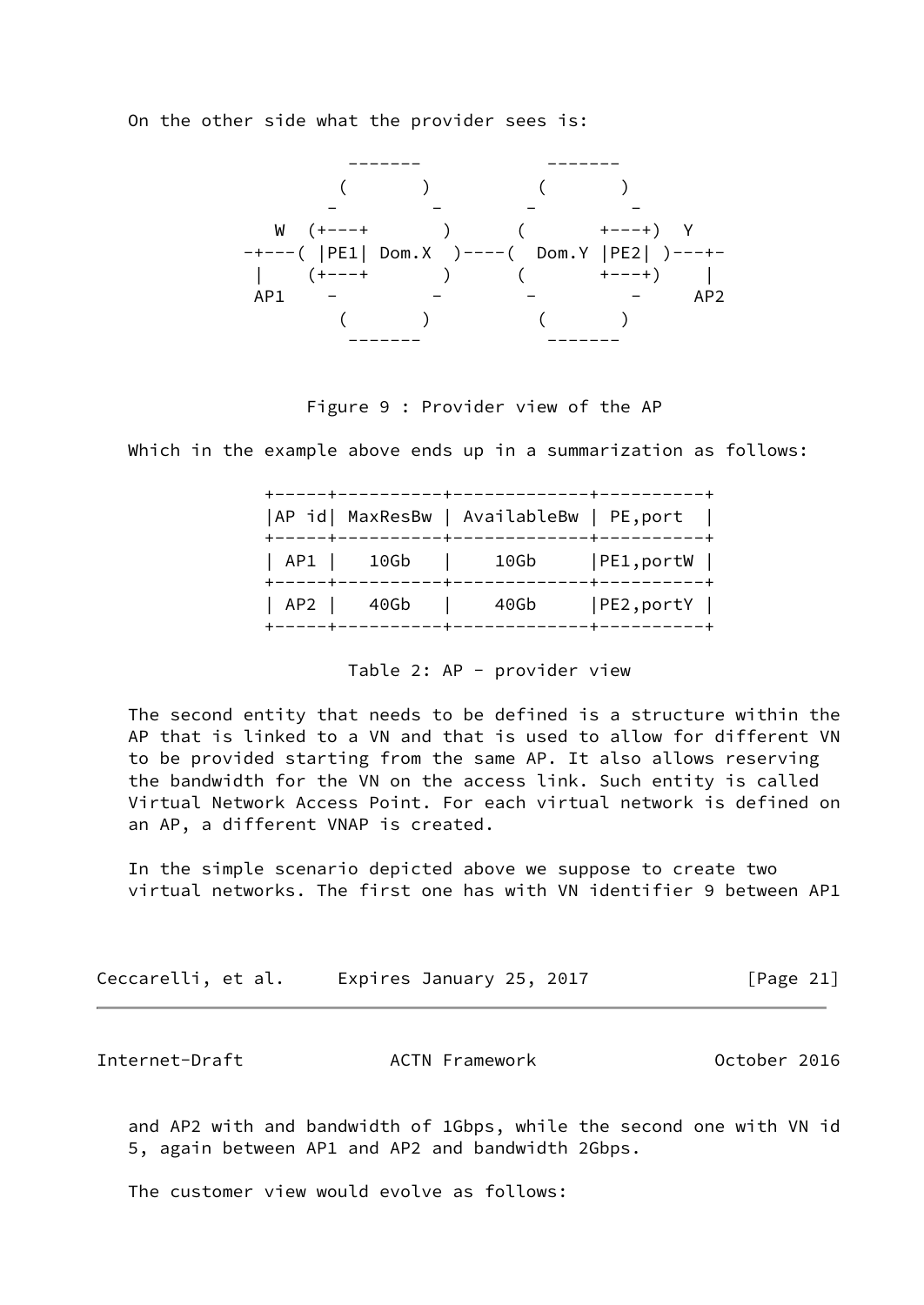| AP/VNAPid  MaxResBw |        | AvailableBw | PE, port  |
|---------------------|--------|-------------|-----------|
| AP1                 | 10Gbps | 7Gbps       | PE1,portW |
| $-VNAP1.9$          | 1Gbps  | N.A.        |           |
| $-VNAP1.5$          | 2Gbps  | N.A         |           |
| AP <sub>2</sub>     | 40Gb   | 37Gb        | PE2,portY |
| $-VNAP2.9$          | 1Gbps  | N.A.        |           |
| $-VNAP2.5$          | 2Gbps  | N.A         |           |

Table 3: AP and VNAP - provider view after VN creation

# 5.1. Dual homing scenario

 Often there is a dual homing relationship between a CE and a pair of PE. This case needs to be supported also by the definition of VN, AP and VNAP. Suppose to have CE1 connected to two different PE in the operator domain via AP1 and AP2 and the customer needing 5Gbps of bandwidth between CE1 and CE2.



Figure 10 : Dual homing scenario

 In this case the customer will request for a VN between AP1, AP2 and AP3 specifying a dual homing relationship between AP1 and AP2. As a consequence no traffic will be flowing between AP1 and AP2. The dual homing relationship would then be mapped against the VNAPs (since other independent VNs might have AP1 and AP2 as end points).

| Ceccarelli, et al. | Expires January 25, 2017 |  | [Page 22] |
|--------------------|--------------------------|--|-----------|
|--------------------|--------------------------|--|-----------|

<span id="page-23-0"></span>Internet-Draft ACTN Framework October 2016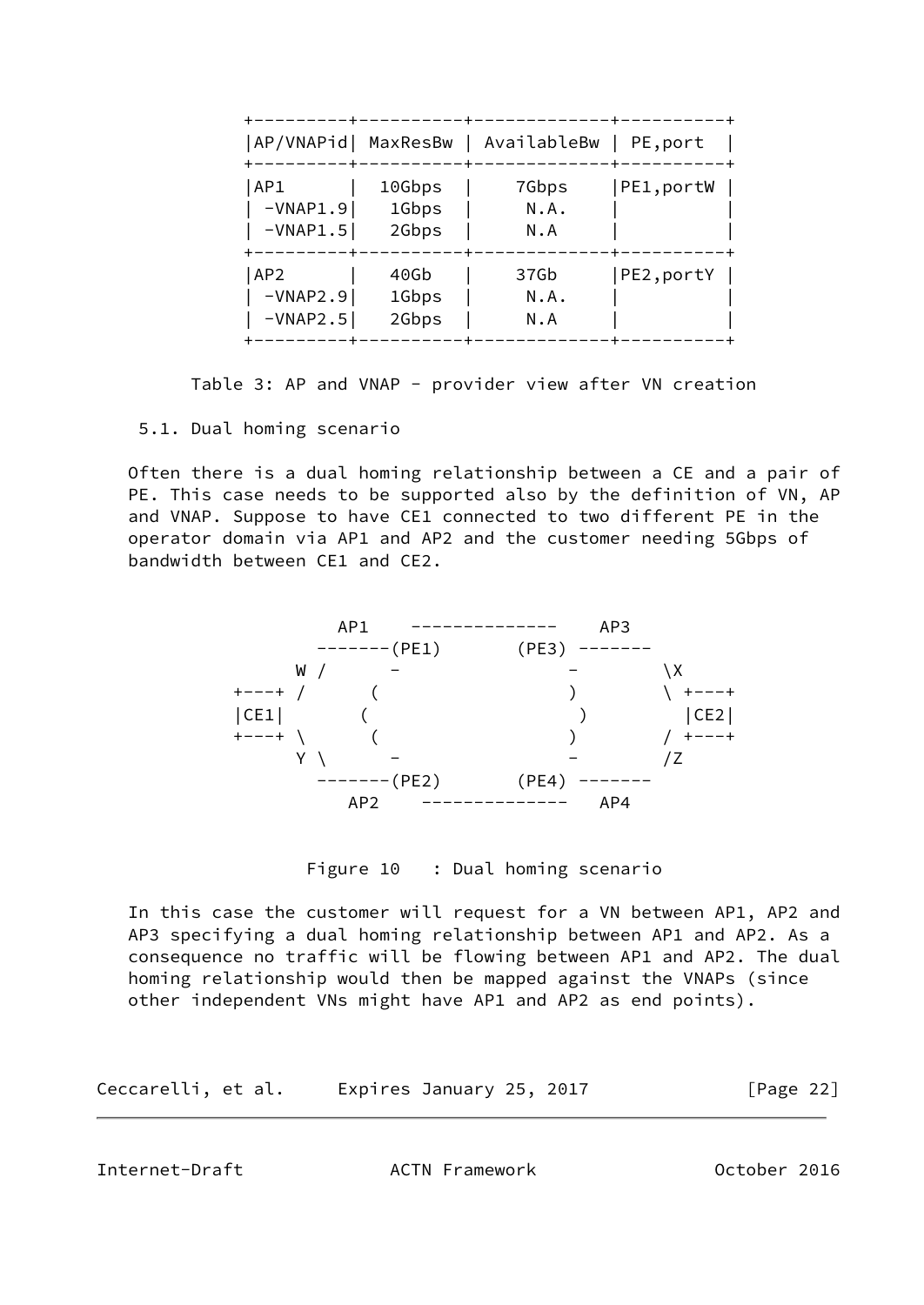The customer view would be as follows:

| AP/VNAPid  MaxResBw           |                 | AvailableBw    | $ $ CE, port | Dual Homing |
|-------------------------------|-----------------|----------------|--------------|-------------|
| AP1<br>$-VNAP1.9$             | 10Gbps<br>5Gbps | 5Gbps<br>N.A.  | CE1,portW    | VNAP2.9     |
| AP <sub>2</sub><br>$-VNAP2.9$ | 40Gbps<br>5Gbps | 35Gbps<br>N.A. | CE1,portY    | VNAP1.9     |
| AP3<br>$-VNAP3.9$             | 40Gbps<br>5Gbps | 35Gbps<br>N.A. | CE2,portZ    | <b>NONE</b> |

Table 4: Dual homing - customer view after VN creation

<span id="page-24-0"></span>[6](#page-24-0). End point selection & mobility

 Virtual networks could be used as the infrastructure to connect a number of sites of a customer among them or to provide connectivity between customer sites and virtualized network functions (VNF) like for example virtualized firewall, vBNG, storage, computational functions.

6.1. End point selection & mobility

 A VNF could be deployed in different places (e.g. data centers A, B or C in figure below) but the VNF provider (=ACTN customer) doesn't know which is the best site where to install the VNF from a network point of view (e.g. latency). For example it is possible to compute the path minimizing the delay between AP1 and AP2, but the customer doesn't know a priori if the path with minimum delay is towards A, B or C.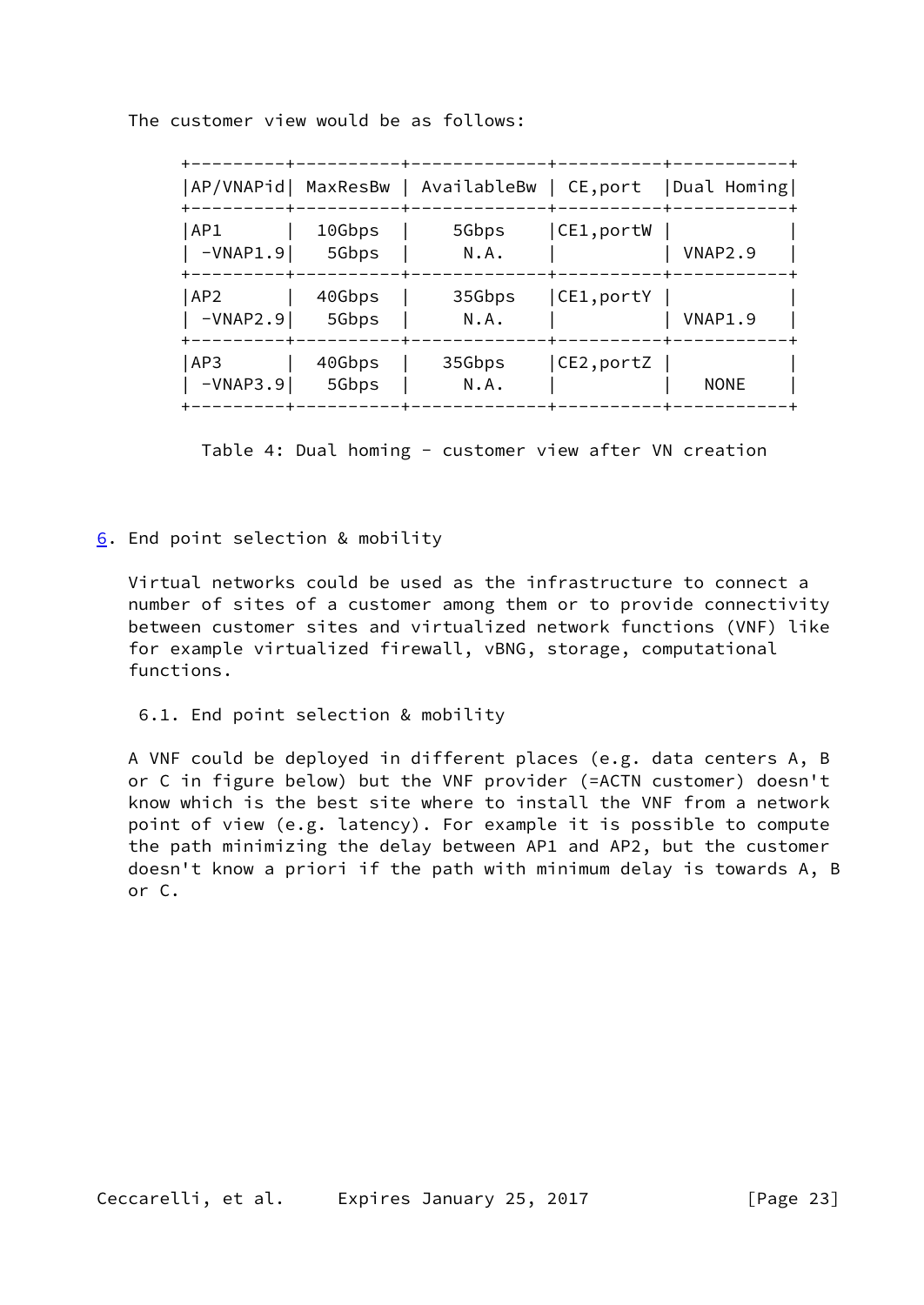<span id="page-25-0"></span>

Figure 11 : End point selection

 In this case the VNF provider (=ACTN customer) should be allowed to ask for a VN between AP1 and a set of end points. The list of end points is provided by the VNF provider. When the end point is identified the connectivity can be instantiated and a notification can be sent to the VNF provider for the instantiation of the VNF.

# 6.2. Preplanned end point migration

 A premium SLA for VNF service provisioning consists on the offering of a protected VNF instantiated on two or more sites and with a hot stand-by protection mechanism. In this case the VN should be provided so to switch from one end point to another upon a trigger from the VNF provider or an automatic failure detection mechanism. An example is provided in figure below where the request from the VNF provider is for connectivity with given constraint and resiliency between CE1 and a VNF with primary installation in DC-A and a protection in DC-C.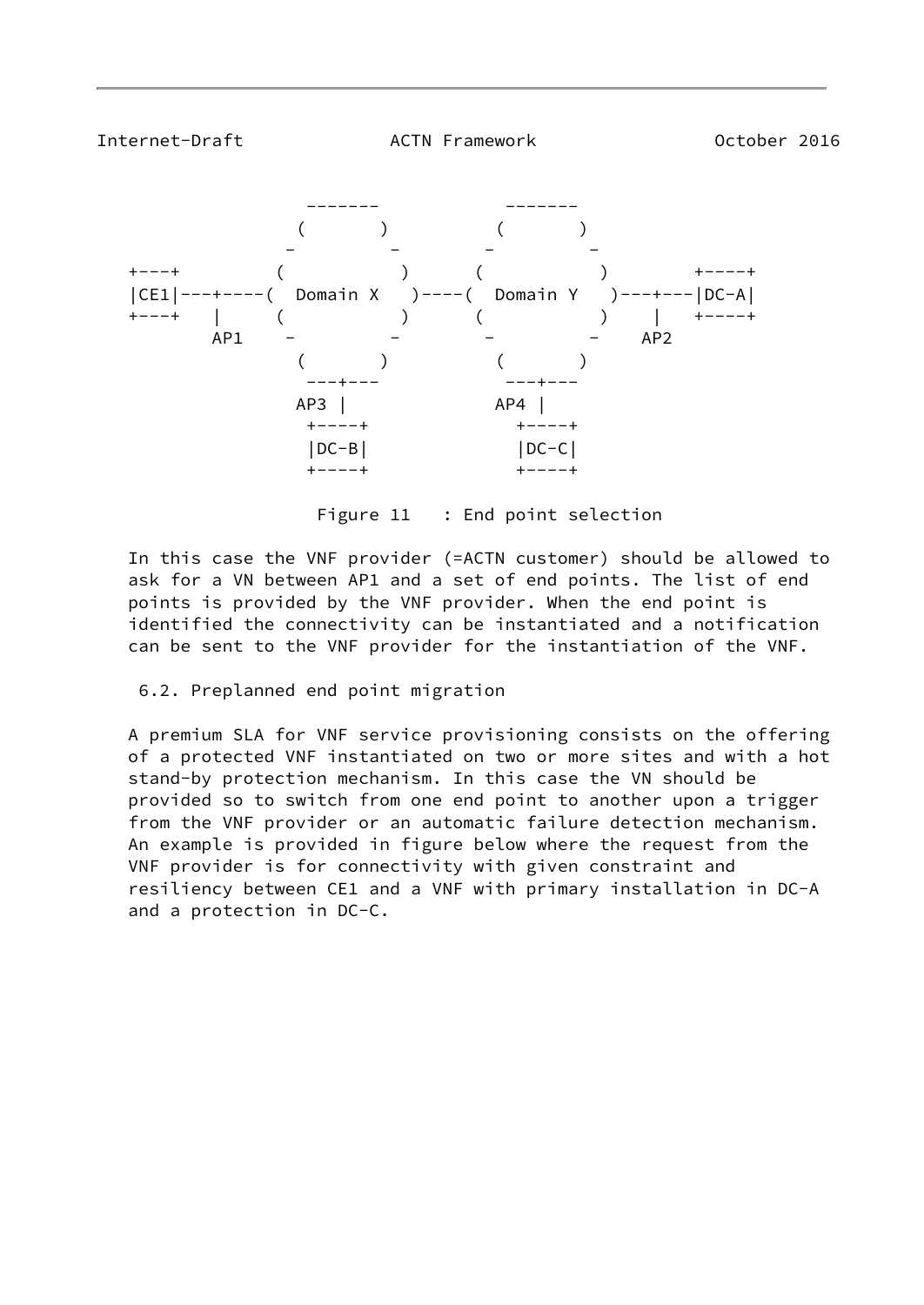<span id="page-26-0"></span>

Figure 12 : Preplanned endpoint migration

6.3. On the fly end point migration

 The one the fly end point migration concept is very similar to the end point selection one. The idea is to give the provider not only the list of sites where the VNF can be installed, but also a mechanism to notify changes in the network that have impacts on the SLA. After an handshake with the customer controller/applications, the bandwidth in network would be moved accordingly with the moving of the VNFs.

<span id="page-26-1"></span>[7](#page-26-1). Security

TBD

- <span id="page-26-2"></span>[8](#page-26-2). References
	- 8.1. Informative References
	- [PCE] Farrel, A., Vasseur, J.-P., and J. Ash, "A Path Computation Element (PCE)-Based Architecture", IETF [RFC](https://datatracker.ietf.org/doc/pdf/rfc4655) [4655](https://datatracker.ietf.org/doc/pdf/rfc4655), August 2006.

<span id="page-26-3"></span>[RFC4026] L. Andersson, T. Madsen, "Provider Provisioned Virtual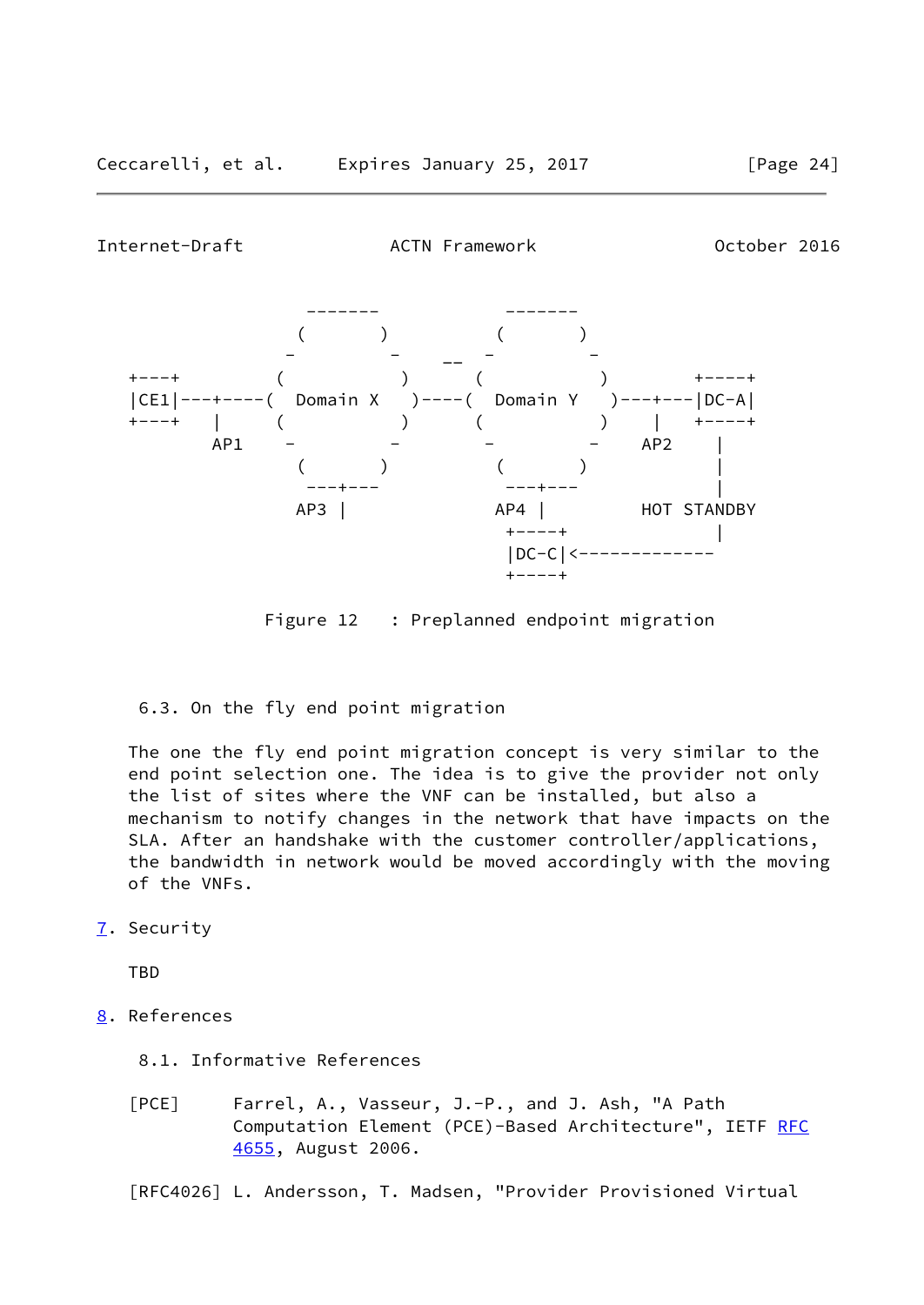Ceccarelli, et al. Expires January 25, 2017 [Page 25]

 [RFC4208] G. Swallow, J. Drake, H.Ishimatsu, Y. Rekhter, "Generalized Multiprotocol Label Switching (GMPLS) User- Network Interface (UNI): Resource ReserVation Protocol- Traffic Engineering (RSVP-TE) Support for the Overlay Model", [RFC 4208](https://datatracker.ietf.org/doc/pdf/rfc4208), October 2005.

Internet-Draft ACTN Framework October 2016

- [RFC7926] A. Farrel (Ed.), "Problem Statement and Architecture for Information Exchange between Interconnected Traffic- Engineered Networks", [RFC 7926](https://datatracker.ietf.org/doc/pdf/rfc7926), July 2016.
- [PCE-S] Crabbe, E, et. al., "PCEP extension for stateful PCE", [draft-ietf-pce-stateful-pce](https://datatracker.ietf.org/doc/pdf/draft-ietf-pce-stateful-pce), work in progress.
- <span id="page-27-0"></span> [GMPLS] Manning, E., et al., "Generalized Multi-Protocol Label Switching (GMPLS) Architecture", [RFC 3945,](https://datatracker.ietf.org/doc/pdf/rfc3945) October 2004.
- [NFV-AF] "Network Functions Virtualization (NFV); Architectural Framework", ETSI GS NFV 002 v1.1.1, October 2013.
- <span id="page-27-2"></span> [ACTN-PS] Y. Lee, D. King, M. Boucadair, R. Jing, L. Contreras Murillo, "Problem Statement for Abstraction and Control of Transport Networks", [draft-leeking-actn-problem-statement,](https://datatracker.ietf.org/doc/pdf/draft-leeking-actn-problem-statement) work in progress.
- [ONF] Open Networking Foundation, "OpenFlow Switch Specification Version 1.4.0 (Wire Protocol 0x05)", October 2013.
- <span id="page-27-1"></span> [TE-INFO] A. Farrel, Editor, "Problem Statement and Architecture for Information Exchange Between Interconnected Traffic Engineered Networks", [draft-ietf-teas-interconnected-te](https://datatracker.ietf.org/doc/pdf/draft-ietf-teas-interconnected-te-info-exchange) [info-exchange,](https://datatracker.ietf.org/doc/pdf/draft-ietf-teas-interconnected-te-info-exchange) work in progress.
- <span id="page-27-3"></span> [ABNO] King, D., and Farrel, A., "A PCE-based Architecture for Application-based Network Operations", [draft-farrkingel](https://datatracker.ietf.org/doc/pdf/draft-farrkingel-pce-abno-architecture) [pce-abno-architecture,](https://datatracker.ietf.org/doc/pdf/draft-farrkingel-pce-abno-architecture) work in progress.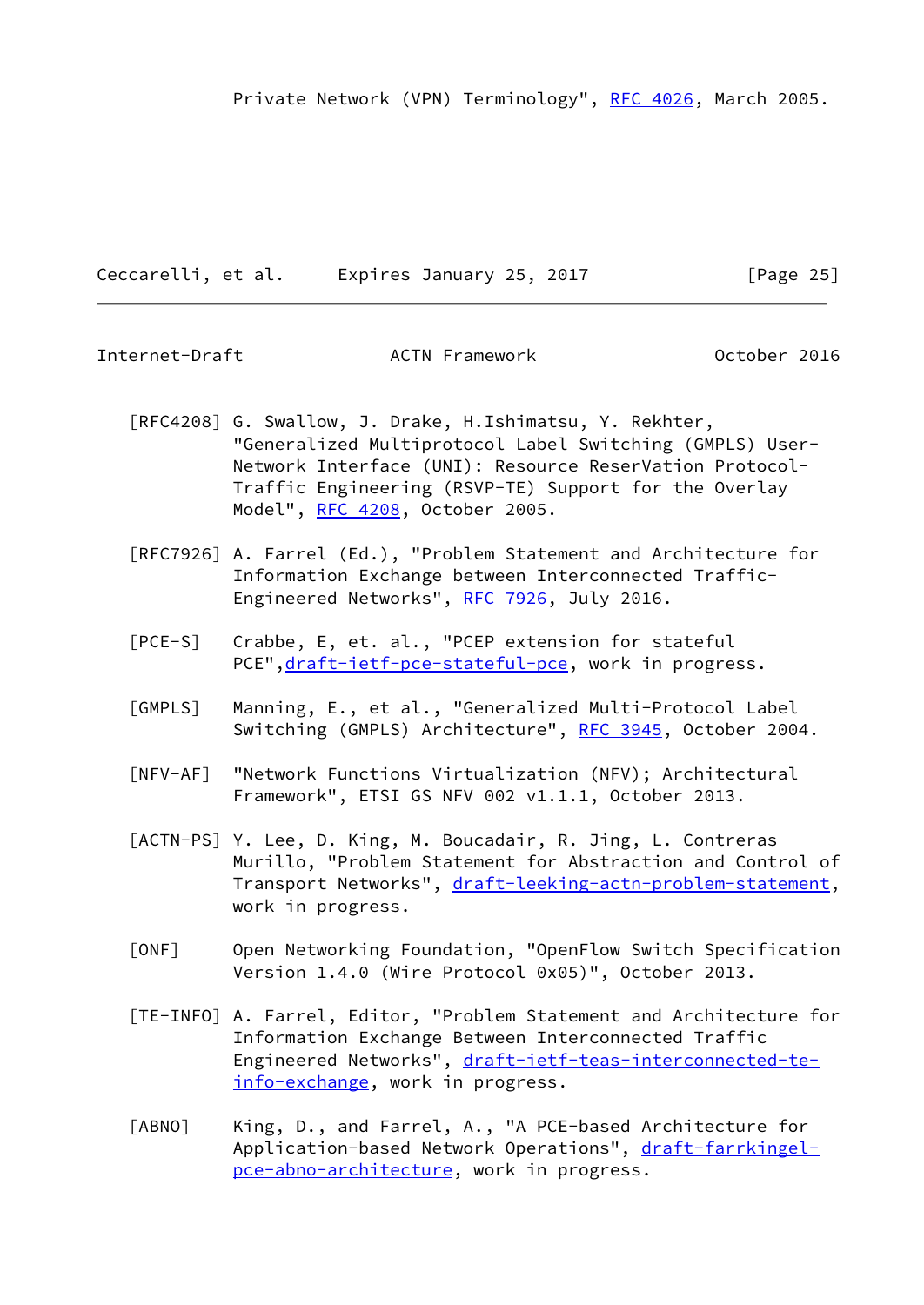- [ACTN-Info] Y. Lee, S. Belotti, D. Dhody, "Information Model for Abstraction and Control of Transport Networks", [draft](https://datatracker.ietf.org/doc/pdf/draft-leebelotti-teas-actn-info) [leebelotti-teas-actn-info,](https://datatracker.ietf.org/doc/pdf/draft-leebelotti-teas-actn-info) work in progress.
- [Cheng] W. Cheng, et. al., "ACTN Use-cases for Packet Transport Networks in Mobile Backhaul Networks", [draft-cheng-actn](https://datatracker.ietf.org/doc/pdf/draft-cheng-actn-ptn-requirements) [ptn-requirements](https://datatracker.ietf.org/doc/pdf/draft-cheng-actn-ptn-requirements), work in progress.
- [Dhody] D. Dhody, et. al., "Packet Optical Integration (POI) Use Cases for Abstraction and Control of Transport Networks (ACTN)", [draft-dhody-actn-poi-use-case,](https://datatracker.ietf.org/doc/pdf/draft-dhody-actn-poi-use-case) work in progress.

Ceccarelli, et al. Expires January 25, 2017 [Page 26]

Internet-Draft ACTN Framework October 2016

- [Fang] L. Fang, "ACTN Use Case for Multi-domain Data Center Interconnect", [draft-fang-actn-multidomain-dci](https://datatracker.ietf.org/doc/pdf/draft-fang-actn-multidomain-dci), work in progress.
- [Klee] K. Lee, H. Lee, R. Vilata, V. Lopez, "ACTN Use-case for On demand E2E Connectivity Services in Multiple Vendor Domain Transport Networks", [draft-klee-actn-connectivity-multi](https://datatracker.ietf.org/doc/pdf/draft-klee-actn-connectivity-multi-vendor-domains) [vendor-domains](https://datatracker.ietf.org/doc/pdf/draft-klee-actn-connectivity-multi-vendor-domains), work in progress.
- [Kumaki] K. Kumaki, T. Miyasaka, "ACTN : Use case for Multi Tenant VNO ", [draft-kumaki-actn-multitenant-vno](https://datatracker.ietf.org/doc/pdf/draft-kumaki-actn-multitenant-vno), work in progress.
- [Lopez] D. Lopez (Ed), "ACTN Use-case for Virtual Network Operation for Multiple Domains in a Single Operator Network", [draft](https://datatracker.ietf.org/doc/pdf/draft-lopez-actn-vno-multidomains) [lopez-actn-vno-multidomains](https://datatracker.ietf.org/doc/pdf/draft-lopez-actn-vno-multidomains), work in progress.
- [Shin] J. Shin, R. Hwang, J. Lee, "ACTN Use-case for Mobile Virtual Network Operation for Multiple Domains in a Single Operator Network", draft-shin-actn-myno-multi-domain, work in progress.
- [Xu] Y. Xu, et. al., "Use Cases and Requirements of Dynamic Service Control based on Performance Monitoring in ACTN Architecture", [draft-xu-actn-perf-dynamic-service-control,](https://datatracker.ietf.org/doc/pdf/draft-xu-actn-perf-dynamic-service-control) work in progress.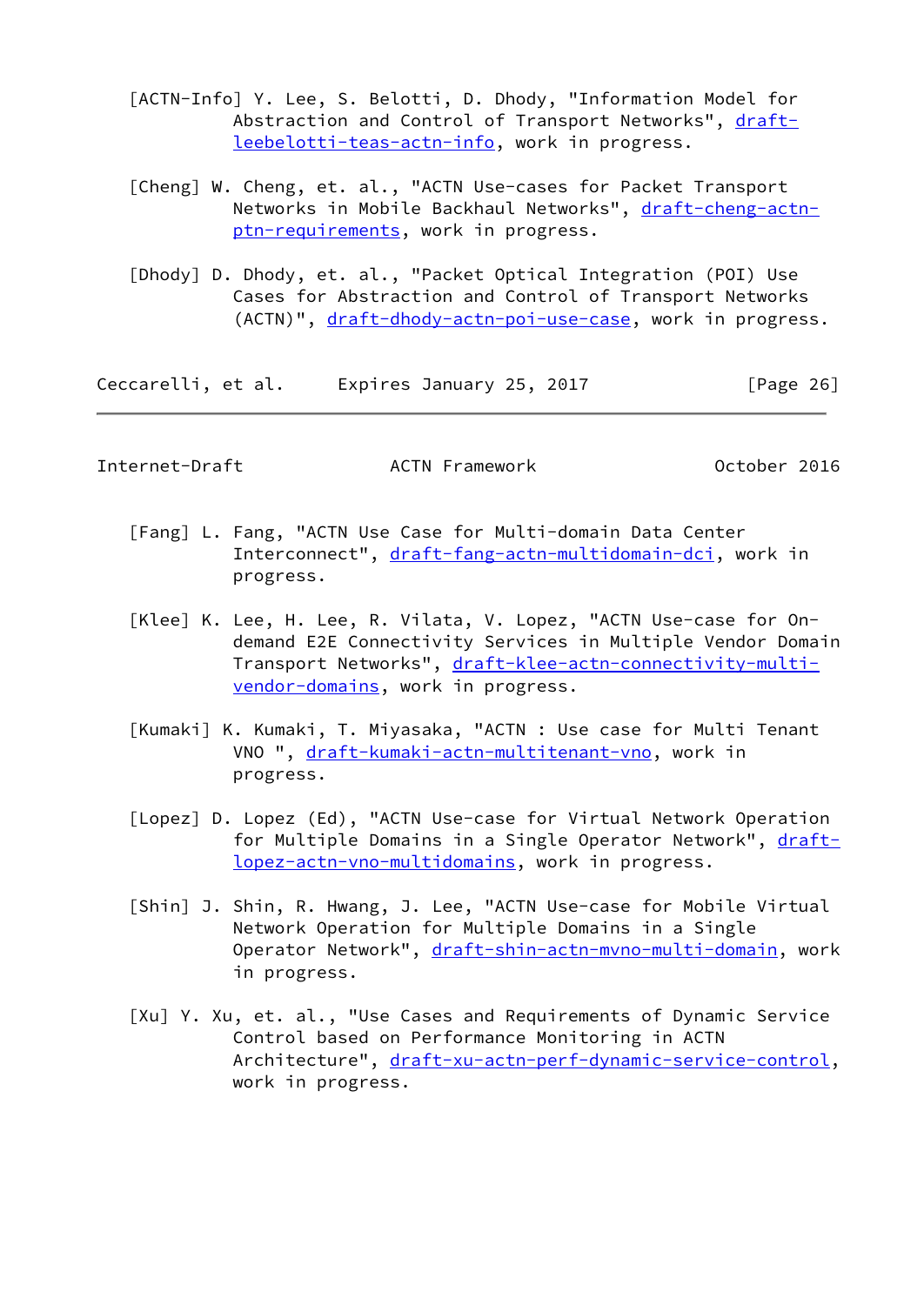| Ceccarelli, et al. | Expires January 25, 2017 |  |  |
|--------------------|--------------------------|--|--|
|--------------------|--------------------------|--|--|

17 [Page 27]

<span id="page-29-1"></span><span id="page-29-0"></span>

| Internet-Draft  |                                                                                                                                              | <b>ACTN Framework</b> | October 2016 |  |
|-----------------|----------------------------------------------------------------------------------------------------------------------------------------------|-----------------------|--------------|--|
| 9. Contributors |                                                                                                                                              |                       |              |  |
|                 | Authors' Addresses                                                                                                                           |                       |              |  |
| Ericsson        | Daniele Ceccarelli (Editor)<br>Torshamnsgatan, 48<br>Stockholm, Sweden<br>Email: daniele.ceccarelli@ericsson.com                             |                       |              |  |
|                 | Young Lee (Editor)<br>Huawei Technologies<br>5340 Legacy Drive<br>Plano, TX 75023, USA<br>Phone: (469)277-5838<br>Email: leeyoung@huawei.com |                       |              |  |
|                 | Luyuan Fang<br>Email: luyuanf@gmail.com                                                                                                      |                       |              |  |
|                 | Diego Lopez<br>Telefonica I+D<br>Don Ramon de la Cruz, 82<br>28006 Madrid, Spain<br>Email: diego@tid.es                                      |                       |              |  |